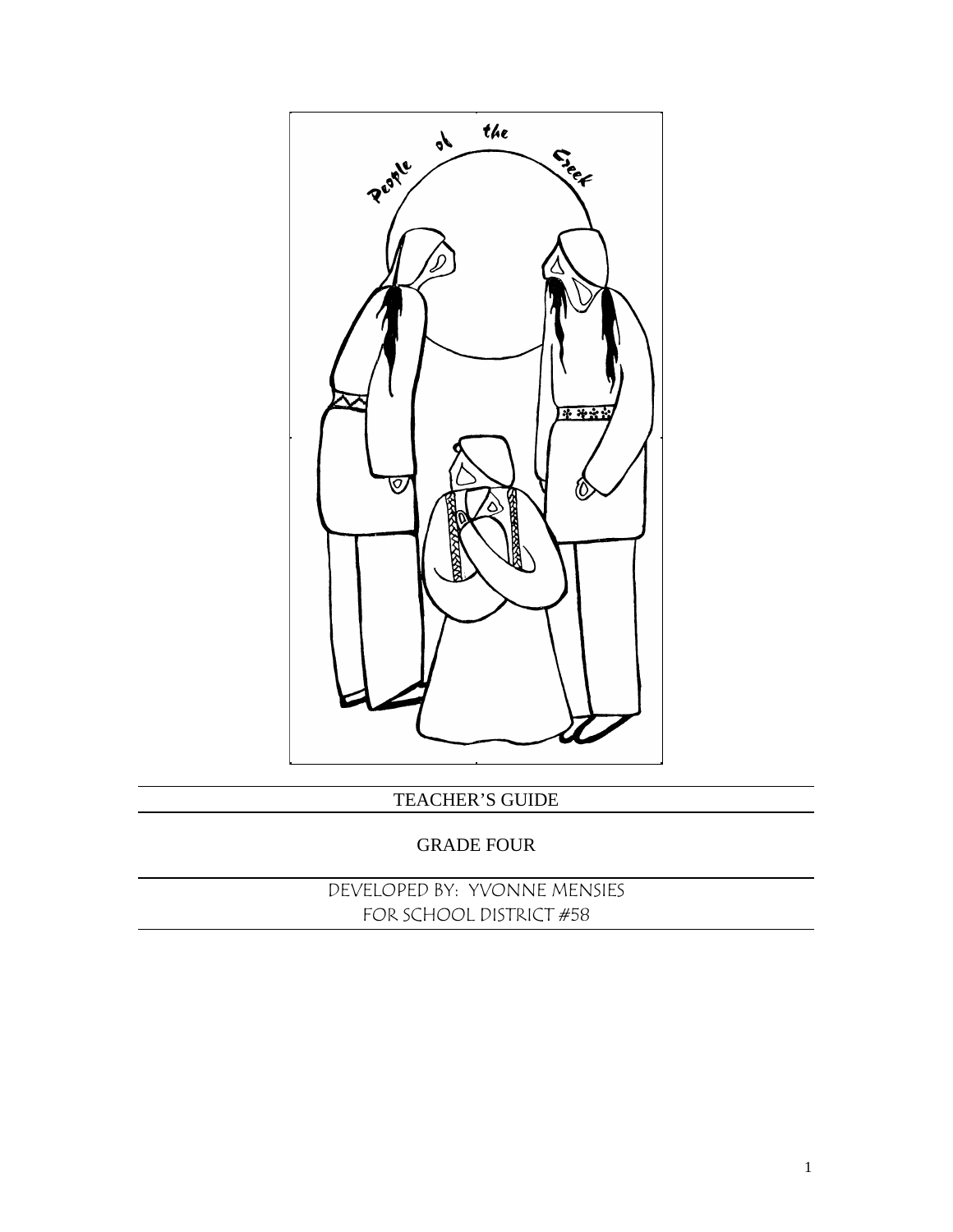#### **School District #58 (Nicola-Similkameen) would like to acknowledge the following for their contribution to the development of this curriculum:**

#### *The Language and Culture Committee: Information:*

Mandy Jimmie Stephen Manuel Bernice Garcia Dave Coutlee Jim Toodlican Jerry Voght Sharon Lindley Pearl Clayton **Teachers: Teachers:** Delia Shuter Julia Scott Trish Manuel-Fortier

#### *Photographs:*

Lois Archachan Trish Manuel-Fortier Yvonne Mensies Cheryl McLeod Cora Ned Nicola Valley Archives Association Philip Oppenheim

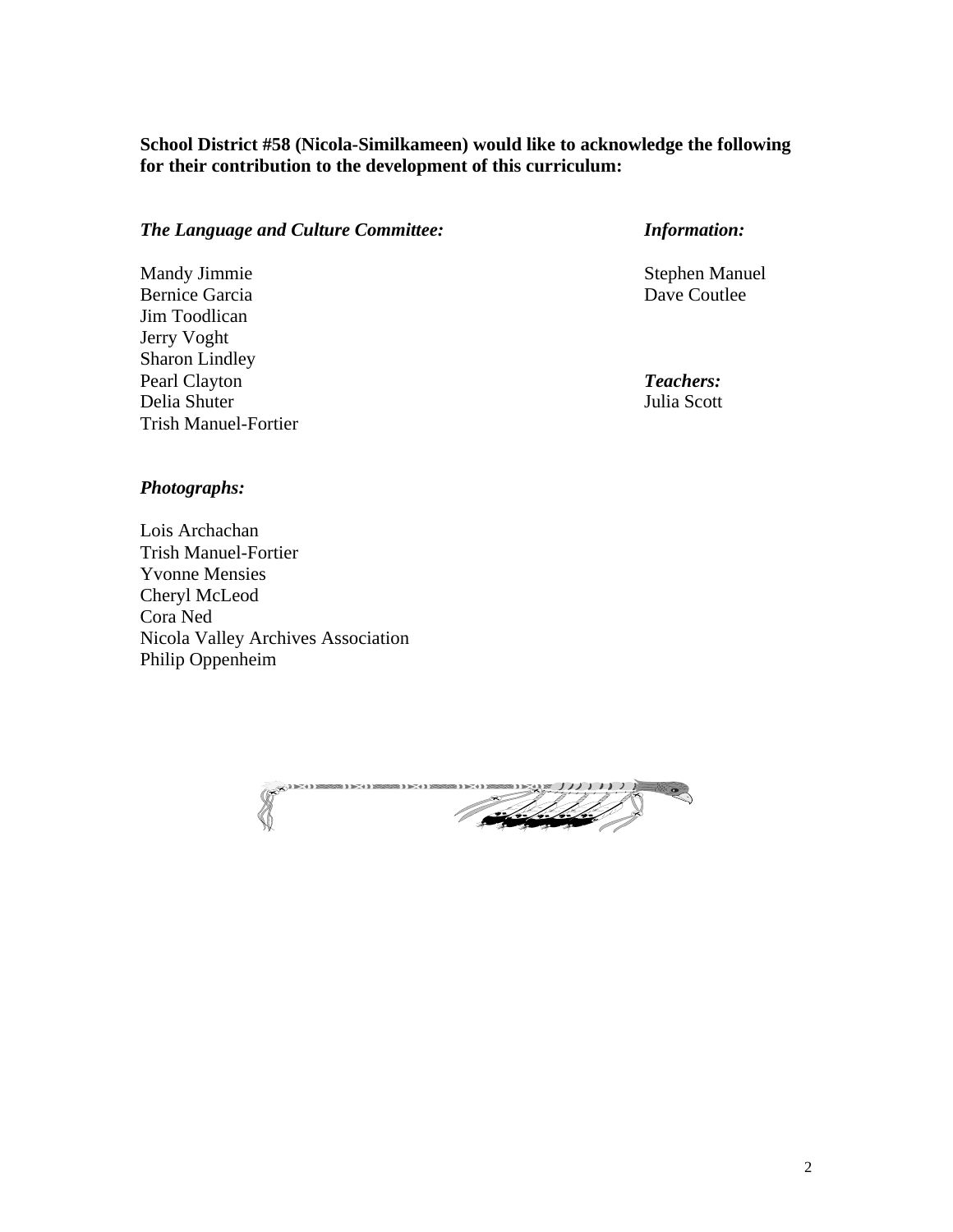## CURRICULUM FORMAT

This curriculum is divided into the following sections:

- 1. Storytelling
- 2. The Nicola Valley
	- Land Owndership
	- Seasonal Cycles
	- Tule Mats

Each Topic has overall objectives, suggested activities and Student Activity sheets in the back of the Teacher's Guide. Teachers are advised to read over the entire unit before beginning in order to see what activities suit your class needs.

Each section provides several suggested activities. It is not required that each activity be completed. Choose and adapt the activities to suit the requirements and capabilities of your own particular class.

I also suggest that local First Nations guests be invited to participate in this unit. Schools need community involvement. In the Nicola Valley we have a high percentage of First Nations students in the schools. We must therefore recognize and respect the differences in culture, language and history of the First Nations people. In 1972 the Indian Control of Indian Education policy paper was written by First Nations leaders in response to the deplorable conditions of their people's education. One of the main goals of this policy paper was for parental responsibility.

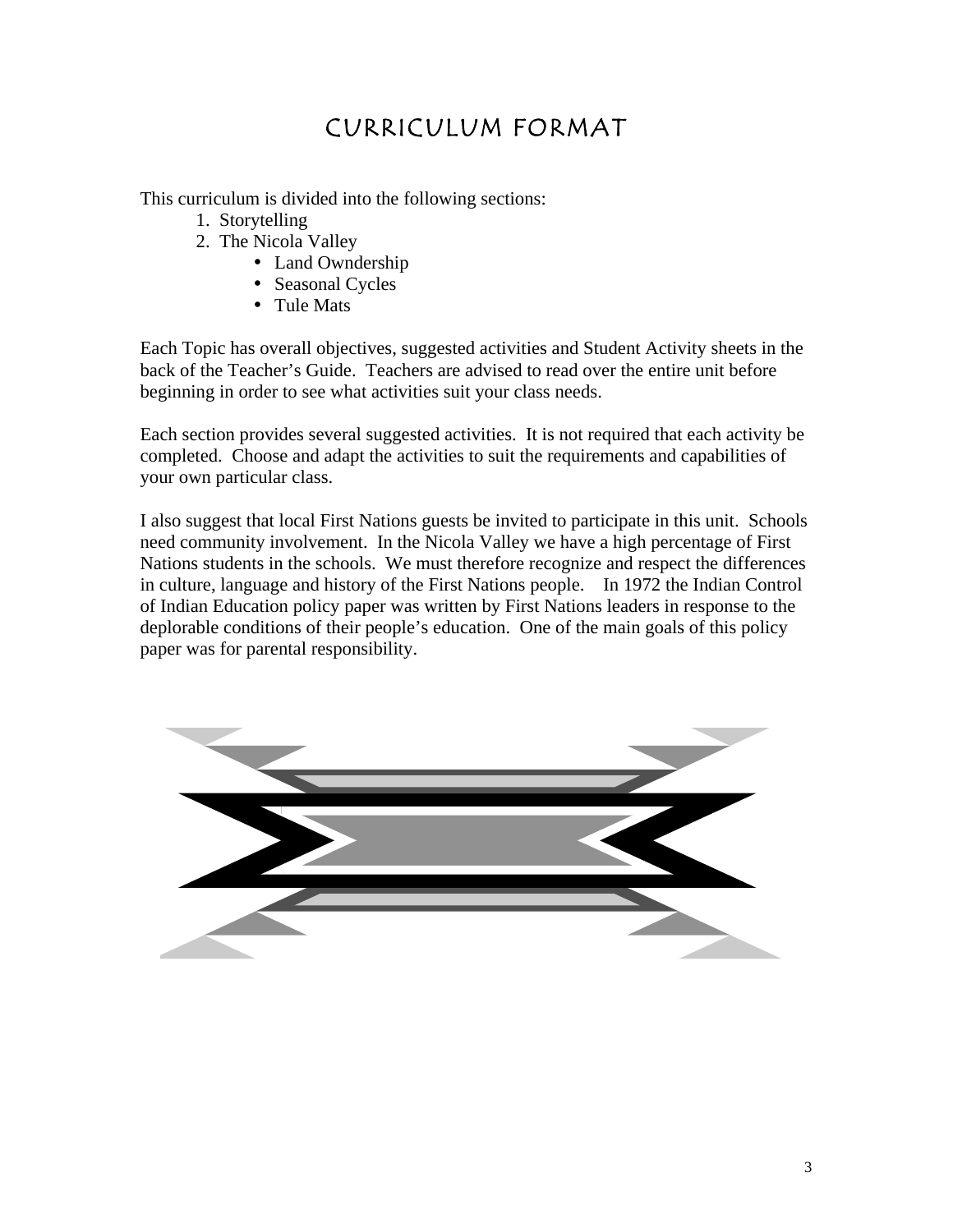## THE EARLY NICOLA VALLEY GRADE 4

#### **RATIONALE STATEMENT**

**Content:** The areas of study will be on exploring First Nations families of the Nicola Valley. This will include Okanagan and Nle?kepmx families: Pre-contact as well as the present day families. The main objectives are to answer the following questions:

- 1. Who are the first peoples of the Nicola Valley?
- 2. What activities took place during each season?
- 3. What was the traditional lifestyles like in the past compared to today?

**Rationale:** The relationship between people and their environment has always been an important concept. In the Nicola Valley many people grow their own foods, and many First Nations people in the Nicola Valley still rely on plants such as wild onions, wild celery, berries and other plants for food.

The First Nations people of the Nicola Valley learned how to utilize their environment. This utilization could not be done alone. The whole family played an important role in the survival of the people. Each member of the family would have their own role in the family. For example, the women were responsible for making baskets, mats, clothing, and preparing hides. The men were responsible for making their own tools, hunting, and fishing. Each adult in the community was responsible for educating the children. It was vital that the children start learning their roles at a young age in order to survive. The children's education was based on a hands-on experience and important life lessons were taught by elders through storytelling.

As a First Nations educator I feel that it is important that the students know their environment and the history of the area in which they live. I also feel that it is important that the students realize and know that the history of the Nicola Valley did not start with the arrival of Europeans, but that the area had a lot of activity and history before then. Our Nle?kepmx and Okanagan history is an important history. This unit will teach the students how the First Nations people depended on their environment for survival, and how each member of the family contributed to this survival. The students understanding of their world will be enhanced.

In the primary years, the Social Studies Curriculum focused upon people within the context of families and communities. In grade 4 the program begins an examination of how people have interacted with Canada's physical and social environments in the past (p. 26).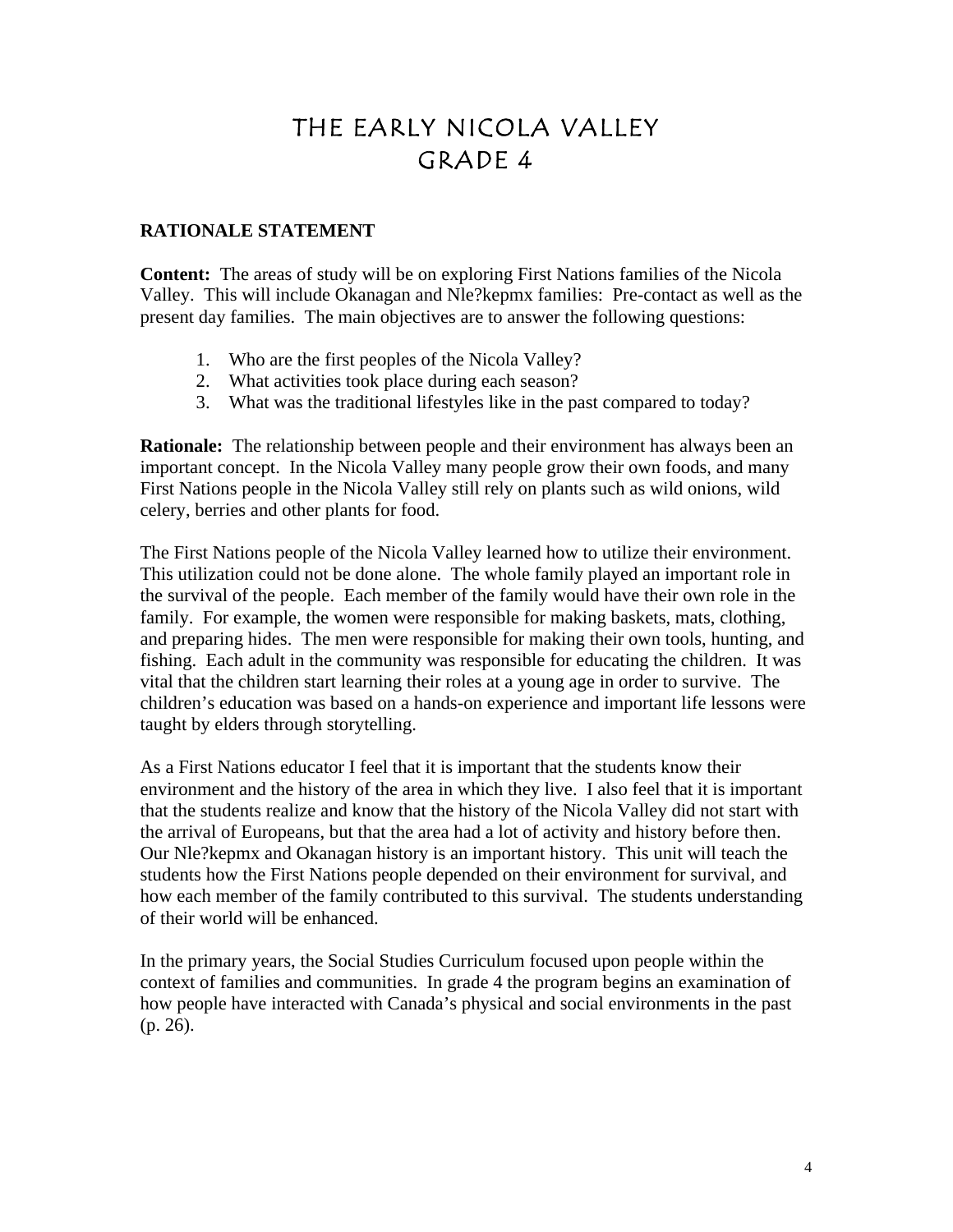#### **OBJECTIVES: at the end of the unit the students will be able to:**

- witness and be involved with a traditional Nle?kepmx and Okanagan approach to teaching; recognize multiple meanings in a story
- "oral history is an extremely popular method for study of the past. Its use of the actual words and voices of those who lived and witnessed history and its ability to document people and subjects previously absent from the historical record" (Voices, Prov. of BC, Provincial Archives).
- recognize different family roles of the Nle?kepmx and Okanagan peoples.
- recognize the distribution of labor amongst the Nle?kepmx and Okanagan people.



The Early Nicola Valley Indians. Photo courtesy of the Nicola Valley Archives Association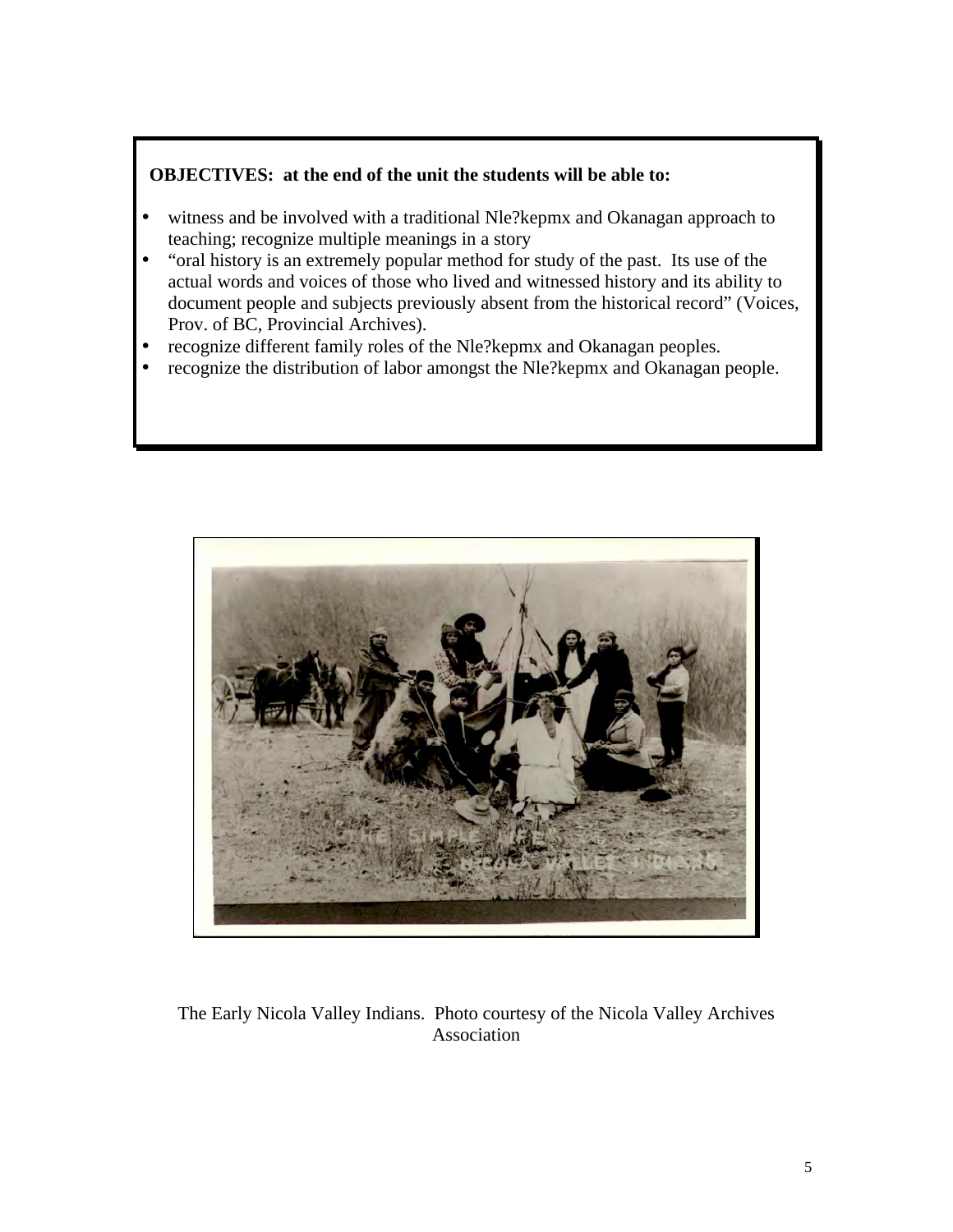## **Teacher Overview** STORYTELLING SCW'EXMX

Storytelling is an important part of First Nations culture. Stories were and are told for the following reasons: to teach an important moral lesson, to explain how things came to be, to remember important events, and for entertainment.

The Okanagan and Nle?kepmx people did not have a written language, so all of their important activities were recorded through storytelling. The elders were usually the storytellers, and were responsible for passing on their history through storytelling. There are many Scw'exmx storytellers today who enjoy sharing their stories. I feel that it is important to invite a storyteller to come into your classroom and tell stories, rather than just reading the stories provided in this unit. Actual storytellers will make the lessons more enjoyable for the students because it gives them the opportunity to ask the storyteller questions – Questions that the teacher may find difficult to answer.

Many First Nations stories have Trickster characters who cause things to happen. The trickster character for the Coastal First Nations people is usually the Raven. The Scw'exmx Trickster character is the Coyote. The Coyote, in his stories, is able to transform himself into different objects. Coyote's cunning personality gives him the ability to trick people, and also to change people's forms. Coyote is a mischievous character and can be found in many Nle?kepmx and Okanagan creation stories.



Photo: Phillip Oppenheim, First Nation Artist and Storyteller, sharing stories in the classroom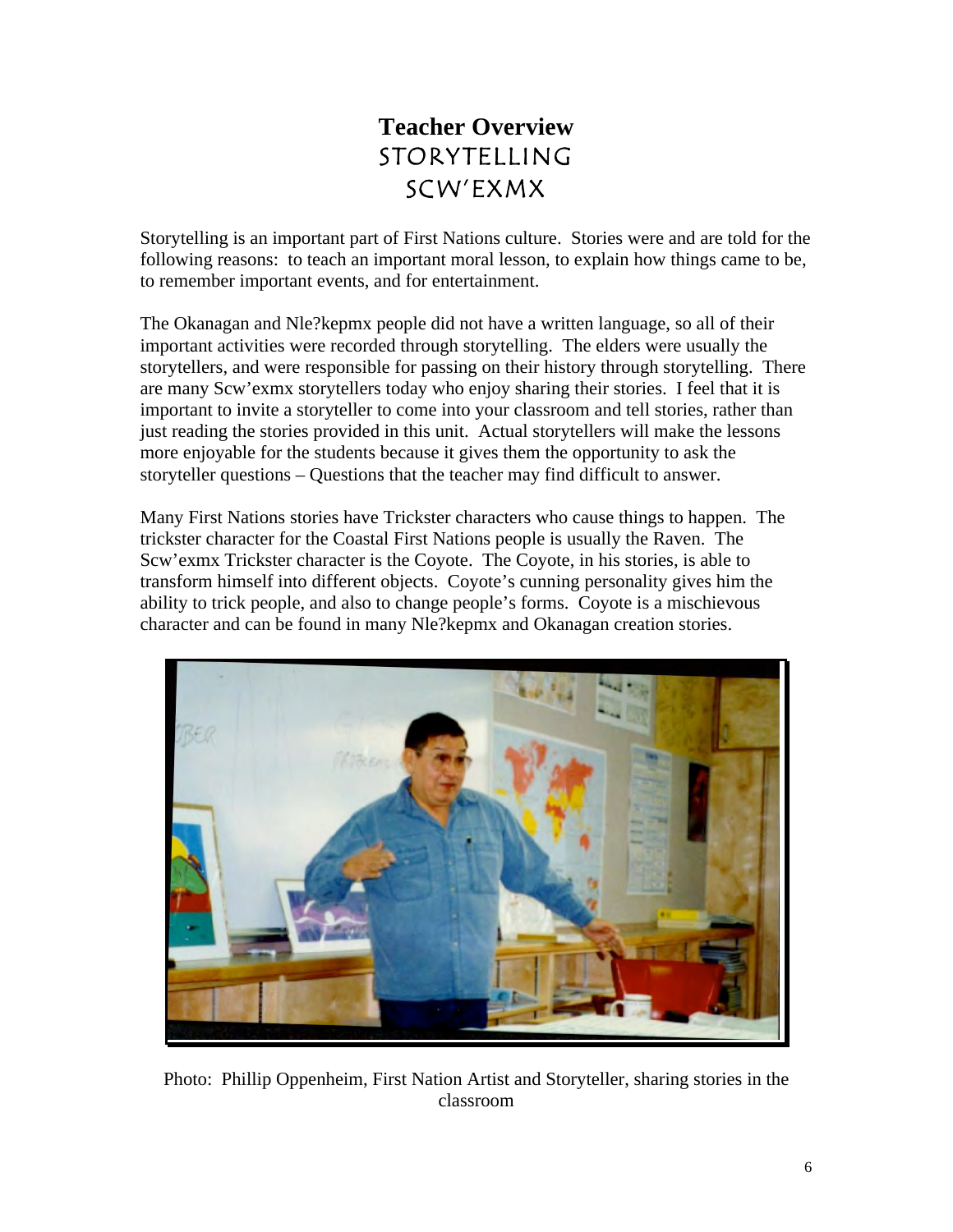## **TOPIC 1** STORYTELLING

#### **Learning Objectives:**  *At the end of the unit students will have the opportunity to*

- listen to a traditional story
- give their own definitions for vocabulary words
- recreate stories through art
- tell analogies between story and life

#### **Suggested Activities**

- 1. Send home a letter to parents introducing the People of the Creek Unit. Ask parents to bring in stories, crafts, or photos of their family. Ask parents if they know of a storyteller to share stories, or if they have any possible lesson ideas. (see sample letter)
- 2. Read the Nle?kepmx Creation story and give the students the definition of a Trickster. Explain that Coyote is a Trickster and that he has the ability to transform himself. Tell the students why storytelling is an important part of First Nations history: to teach a lesson, to explain how something came to be, for entertainment, and to pass on history. Have the students complete the following activities:
	- a) Vocabulary:

Have the students define each vocabulary word in their own words after hearing several sentences from you in which the words are used in context. The students can also write their own sentences using the words.

| power       | probably | descendants |  |
|-------------|----------|-------------|--|
| transformed | subsided | receded     |  |

#### b) Understanding

The teacher will read the story to the students 3 times, and go over any questions with the students. Once the story is thoroughly understood by the students the students will recreate the story by drawing and/or painting the scenes. The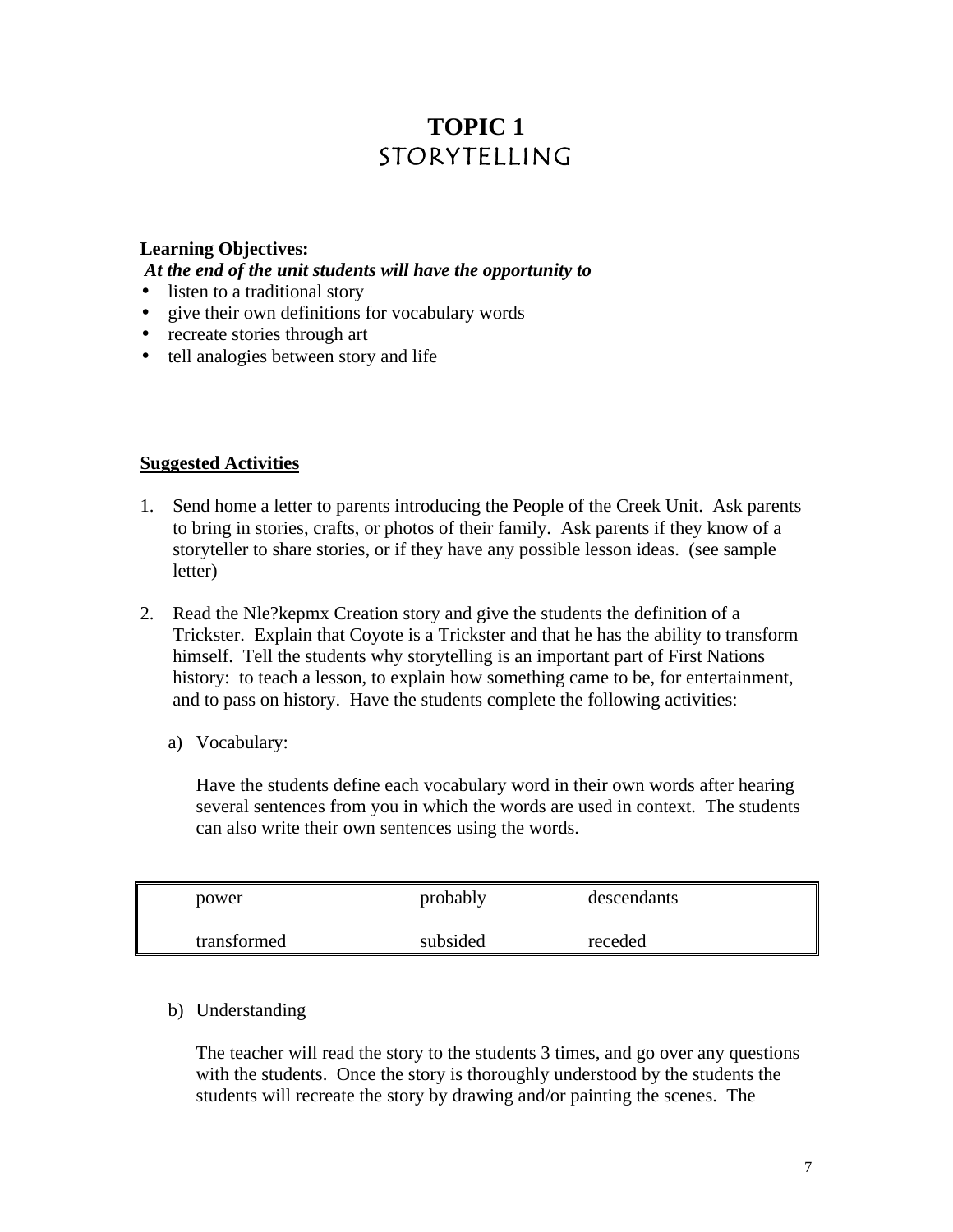teacher can break the story into 6 different scenes: The flood, Coyote transforms into wood, Men transformed to stone, Coyote in Thompson River country, Coyote takes trees for wives, The water recedes and makes lakes. If the students have access to a computer they can type their part of the story to be glued on to their picture (or the teacher can have the words pre-typed to hand out to the groups. Each page of the story can be laminated and bound together.

c) Debrief

Debrief, have students suggest possible meanings for the story (e.g. a teaching). Ask them to point to aspects of the story that support their interpretations. Accept all interpretations that can be supported. Explain that there is often no single clear message in a First Nations story.

d) Retelling the Story

The students will brainstorm methods of retelling the story (e.g., pop-up book, puppet show, TV show, cartoon illustration...). The students will choose one of these methods to retell the story to the class.

- 3. Invite an Nle?kepmx and/or Okanagan storyteller to come into the class to share stories with the students. It is a sign of respect to give a gift of thanks to the elder for taking the time to share with the students. One idea is to have the students make a card, and perhaps a small gift such as a dream catcher or a medicine pouch.
- 4. Read to the students the Okanagan story *How Turtle Set The Animals Free.* The teacher can either
	- a) …read half of the story and the students write their own ending, or
	- b) …the teacher can read the whole story and then have the students write their own ending. It is important for the teacher to reassure the students that there is no right or wrong ending to their stories.
- 5. The teacher can read the story *The Tortoise and the Hare* to the students and then compare it to *How Turtle Set the Animals Free.* The teacher and students can brainstorm the differences and similarities between the two stories.
- 6. Have the students create a simple script from How Turtle Set the Animals Free or Coyote and The Flood for Readers Theatre. The story can change if the students wish. Have 2 narrators, and 3-4 characters and have the students read their scripts to the class. It is important that the readers read with high-energy.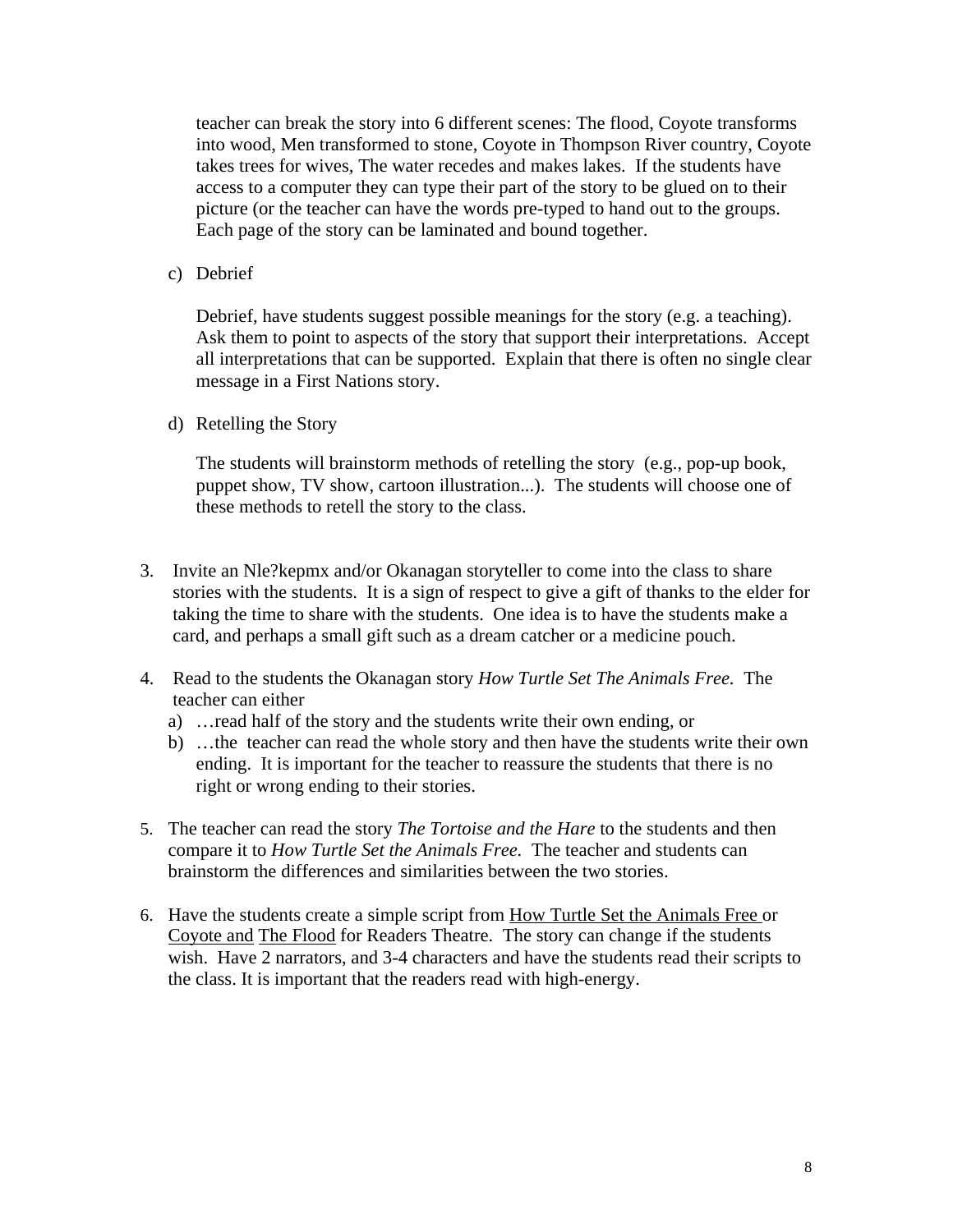- 7. After listening to the story, *How Turtle Set the Animals Free*, have an initial discussion with the students like the following--add your own thoughts.
	- a) Relate this story to life:

Is this story anything like what might happen in real life? How are Eagle, Turtle and Muskrat like real people? Have you ever had someone who bossed you around? How did it make you feel? How do you think Turtle, Muskrat and the other animals feel when Eagle bosses them around? Did you ever have to do something that you thought was hard to do? When you succeeded how did it make you feel?

b) Relate this story to school:

Did you ever have a classmate who was a bully or was bossy in the classroom or on the playground? Have you ever bossed your friends or classmates around? How did it make you feel? Has someone in the school ever challenged you? (either a race or competed on tests or other class work), Do you think it is good to compete and challenge other kids in the class? How would you feel if you were the winner? How might you feel if you were the loser?

c) Relate this story to when you get a job:

What would it be like to work for someone who treated you like a slave? Do you think that people who work together should be treated equally? How would you feel if you had a job and you were treated unfairly? would you look for a new job or try to create change?

d) Relate this story to how you feel and act:

How would you act if you felt that someone was trying to boss you around and challenge you to a race, even if you knew you could not win? What would you do if your classmates made fun of you because you ran slower than them?

e) Vocabulary:

Have the students define each vocabulary in their own words, and write their own sentences for the words.

| partner | distance | dream    |  |
|---------|----------|----------|--|
| freedom | chief    | pride    |  |
| betting | overtake | strength |  |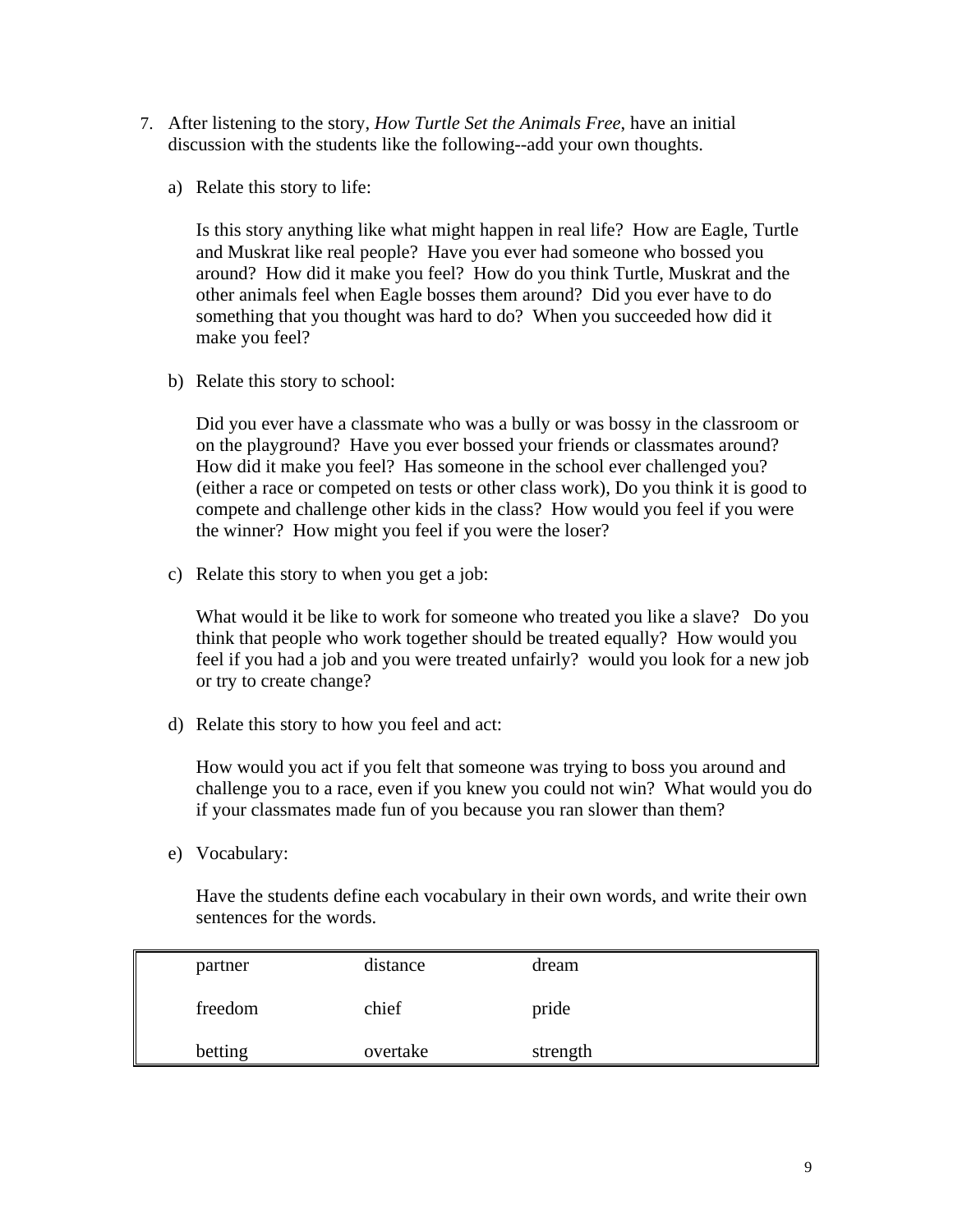f) The students will be asked to work in small groups and discuss the question "what lessons can you learn from this story?" A class discussion on the answers will follow.

#### 8. *How Turtle Set The Animals Free*

**Art Project**: The whole class will be involved in recreating this story on a mural. The supplies needed are: paint, paintbrushes, sponges, and mural sized paper. The students can be put into groups of three and each group will be responsible for recreating a small part of the story. This mural can be proudly displayed in the classroom or in the hallway of the school.

9. The students will have the opportunity to write their own story. The story can be on "how something came to be". The students will tell their stories to the class.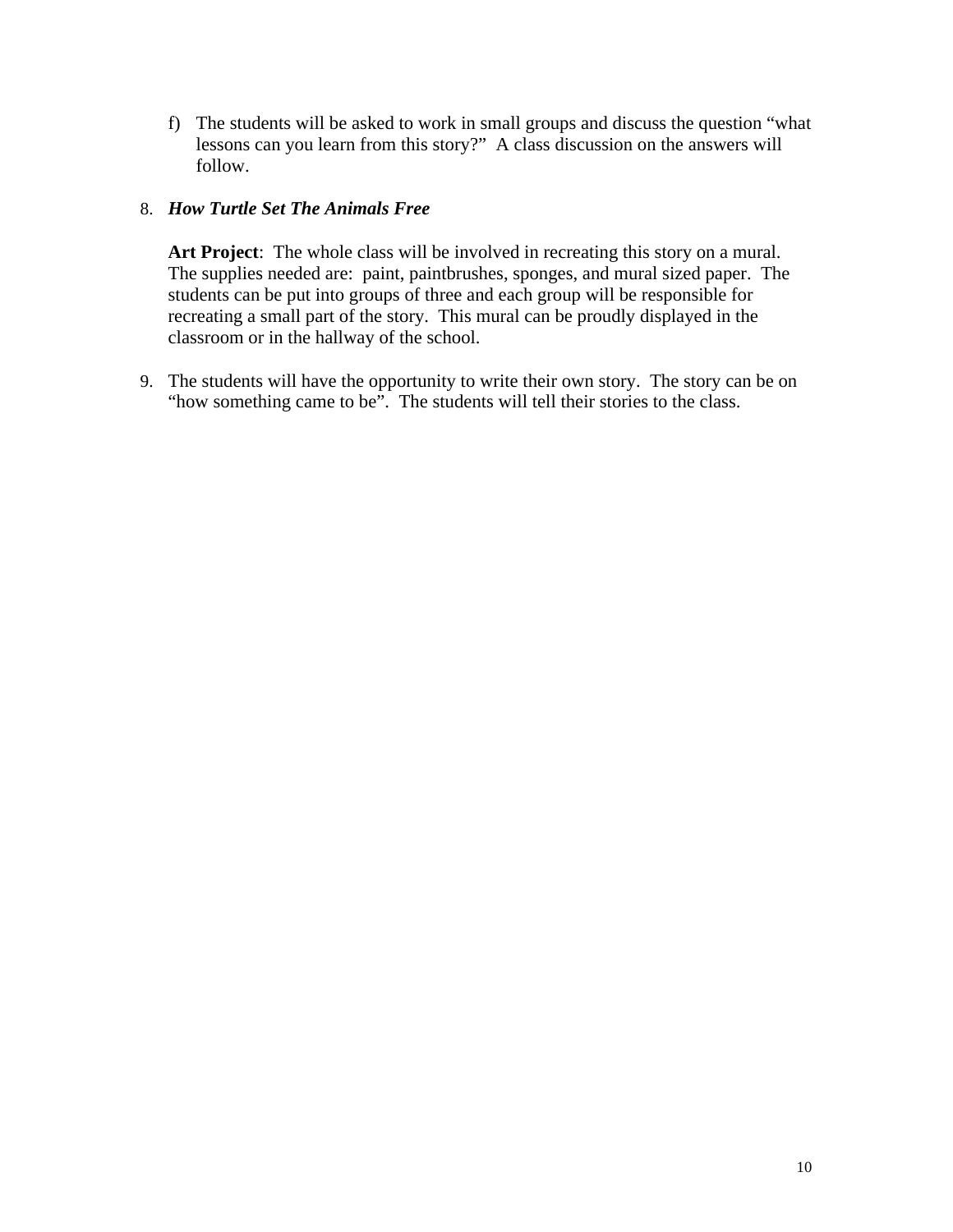## Nle?kepmx Creation Story **The Coyote and the flood**

There was once a great flood which covered the whole country excepting the tops of some of the highest mountains. It was probably caused by the Qoa'qlqal. who had great power over water.

All the people were drowned except the Coyote, who turned himself into a piece of wood; and three men, who went into a canoe, and reached the Nzuke'eski mountains. These three men, along with their canoe, were afterwards transformed into stone, and may be seen sitting there at the present day.

When the waters subsided, the Coyote, in the shape of a piece of wood, was left high and dry. He found that he was in the Thompson River country. He took trees for wives, and the Indians are said to be his descendants.

Before the flood there were no lakes or streams in the mountains, and consequently no fish. When the water receded, it left lakes in the hallows of the mountains, and streams began to run from them.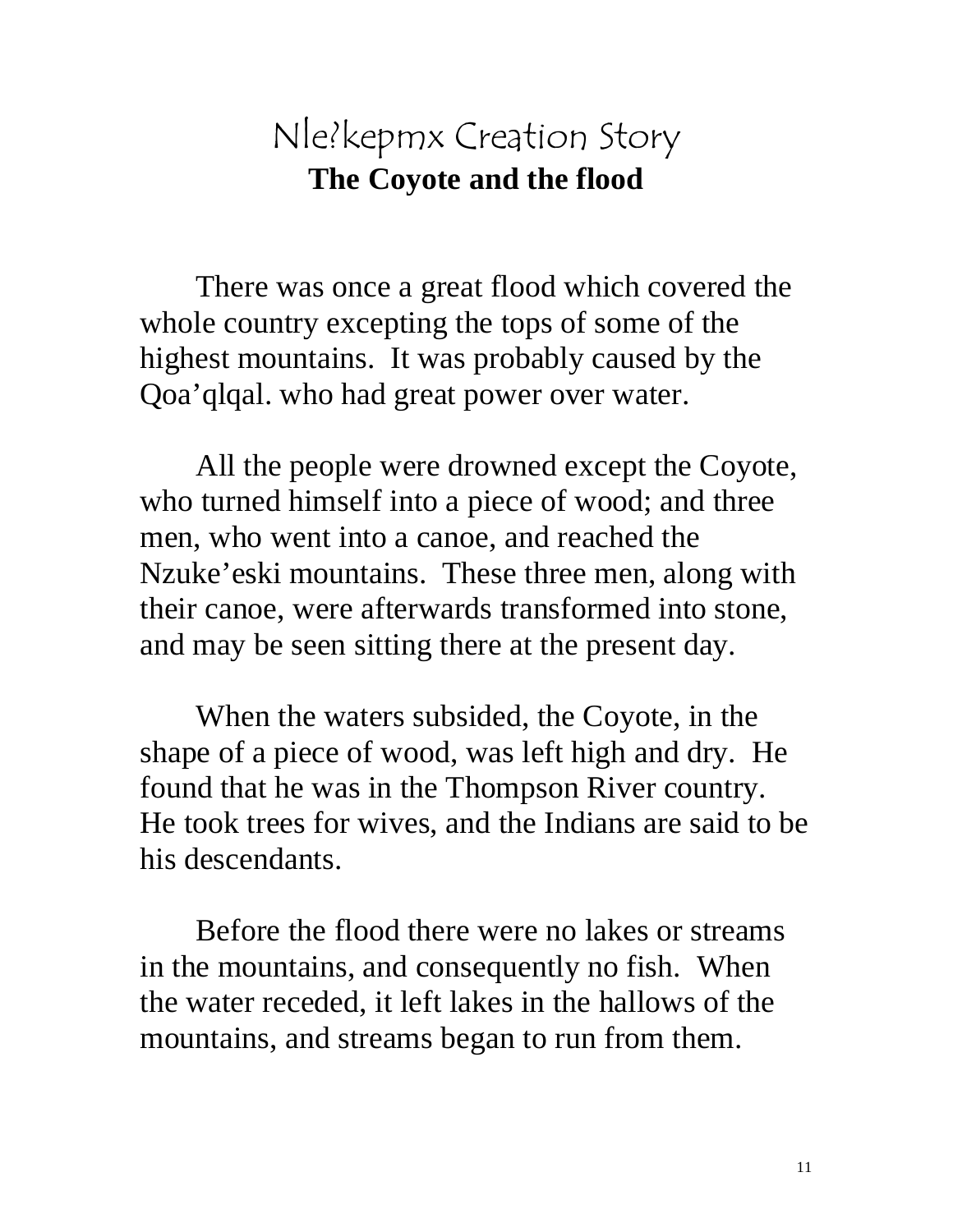That is the reason that we now find lakes in the mountains, and fish in them.

*Qoa'qlqal* (pronounced kwo-kway-la) is a transformer. He can transform others into anything that he desires. Some people consider Qoa'qlqal to be like a god or god's helper.

*Coyote* is a messenger to the people, he is also a trickster.

*Nzuke'eski* (pronounced no-kwe-skee) *mountains* are near Shakan Indian reserve. The people from Canford, Nicomen, Lytton, etc. go to this mountain to pick huckleberries. Some people call this mountain Bald Head Mountain because of its unusual shape:

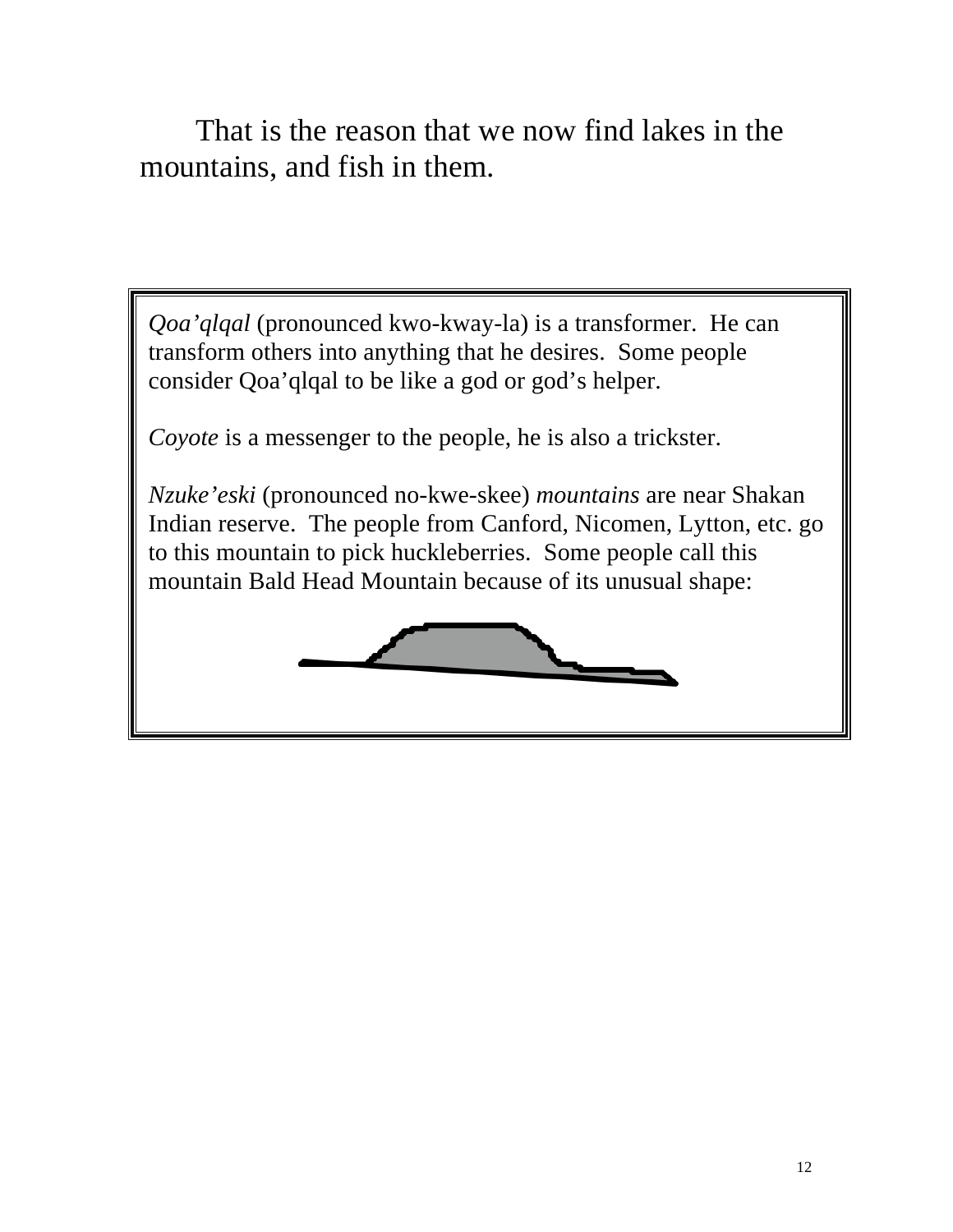## OKANAGAN STORY **How Turtle set the animals free**

Eagle was very fast. He raced all the Animal People and beat them. Even Fox and Wolf lost. All the Animal People who lost these races became Eagle's slaves. Eagle was Chief of all the animals, except for Turtle who lived with his partner Muskrat. They were free because they were the only ones who did not race Eagle. They knew they could not run very fast, but one night Turtle had a dream. He was told, "You must race Eagle tomorrow to free the Animal People. They must be free when the People-To-Be come".

In the morning, Turtle told Muskrat, "Get up! Go for a swim! Get ready! We must race Eagle". "You can not beat him, Turtle!" Muskrat said unhappily, "You can not beat him! He flies too fast". "I know. All of our people lost before, but my dream told me to race and win," Turtle replied.

Together the two friends went to Eagle's camp. Turtle told Eagle, "I want to race with you tomorrow". "All right, Turtle," Eagle answered. "Tomorrow we race when the sun comes up. If you win, the animal people are yours". "Yes," Turtle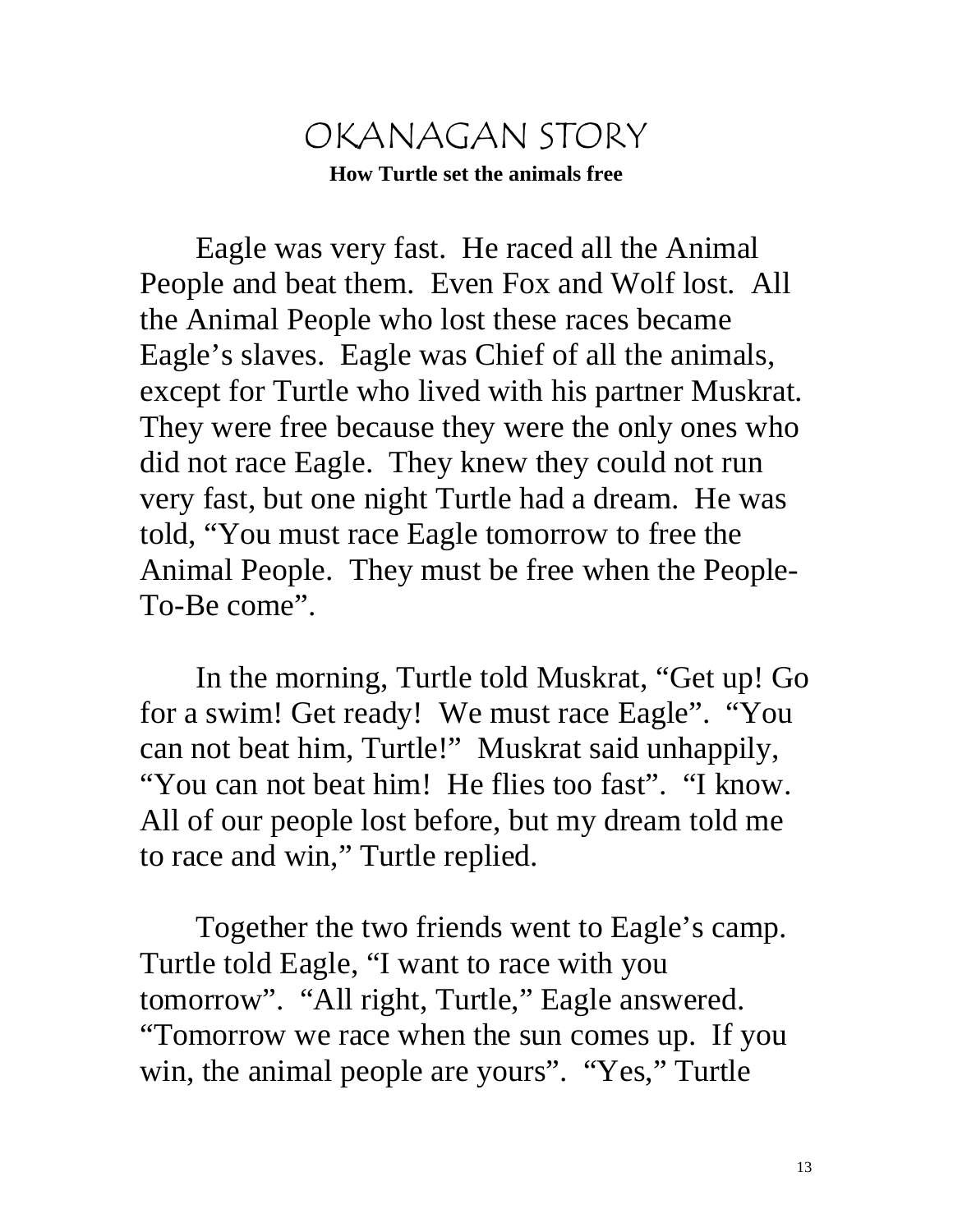agreed. "If I win, Turtle, I will keep you here. You are betting your life on this race".

As Turtle crawled away, all the Animal People laughed because they did not think they would ever be free. Next day, Turtle met Eagle for the race. Eagle told him, "Choose your place, Turtle. I will race you any distance you decide". "Any place?" Turtle asked. Eagle replied, "Our people hear me. Any place, Turtle".

Quickly Turtle said, "Then carry me up in the air, Eagle. I will tell you when to drop me. From there we will race. Whoever reaches the ground first wins the race". Eagle began to get worried. He took Turtle high up. When Turtle yelled, "Let go!" Eagle dropped him.

He fell like a rock. Eagle tried to catch up to him. Turtle stuck out his head. "E-e-eeeee! Hurry, Eagle! I will beat you!" Then Turtle pulled his head in and fell faster. The Animal People watched. They all shouted for Turtle. Muskrat jumped around and his tail whipped the air. His partner was winning. Eagle was close! He thought, "Turtle will hit the ground like a rock!"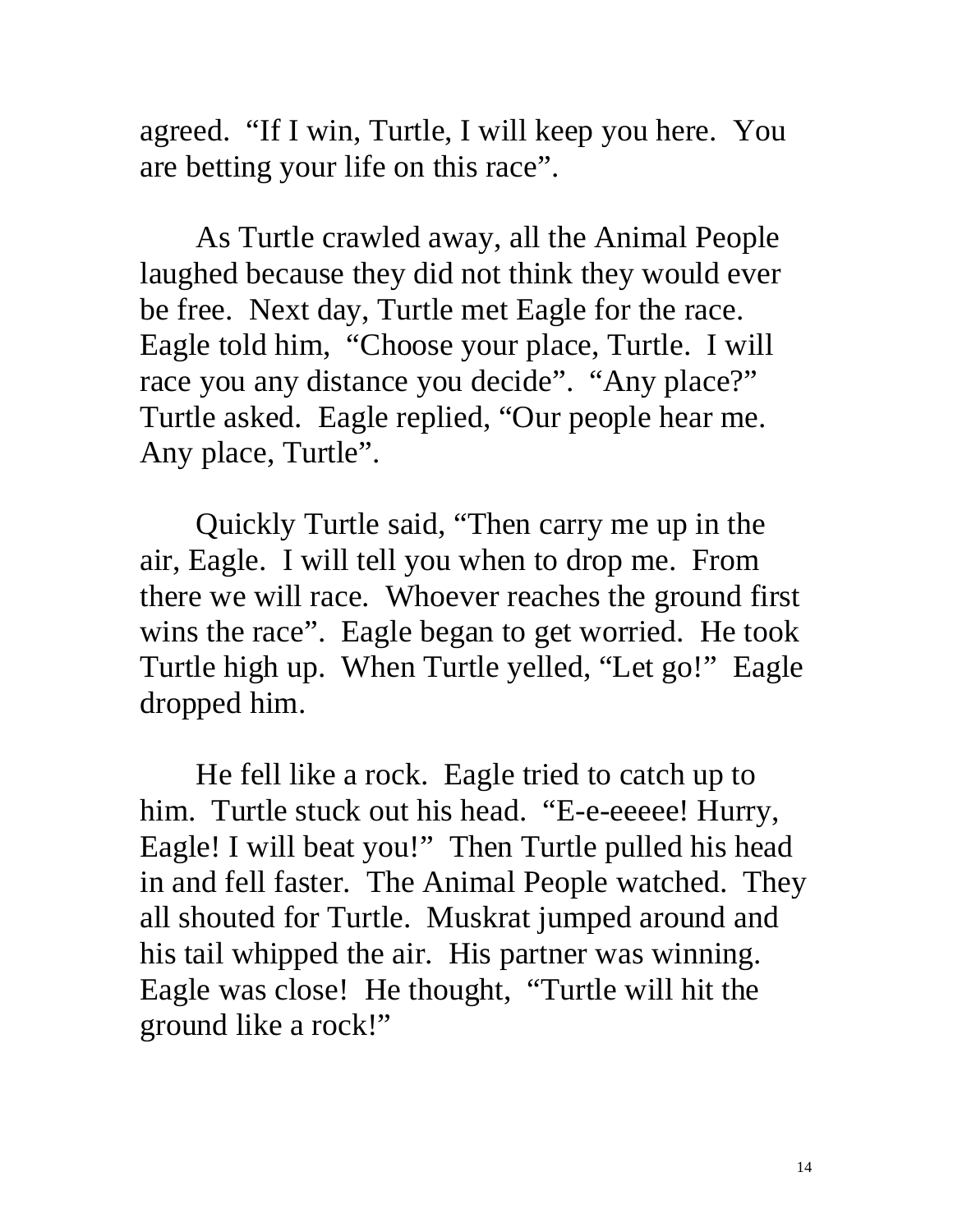Turtle did, but he stood up told the Animal People, "Now I am Chief. You are free. Go where you like, Animal People. Anywhere!" The Animal People scattered. They would tell the People-to-Be about the first races.

Turtle spoke to Eagle, "You know, I cannot always beat you, Eagle, But I had a dream, and I learned how to beat you. I will never overtake your speed. You will always be the fastest one. You will always catch what you want to eat. When the People-to-Be come, they will dream too, and they will learn from their dreams just as I did".

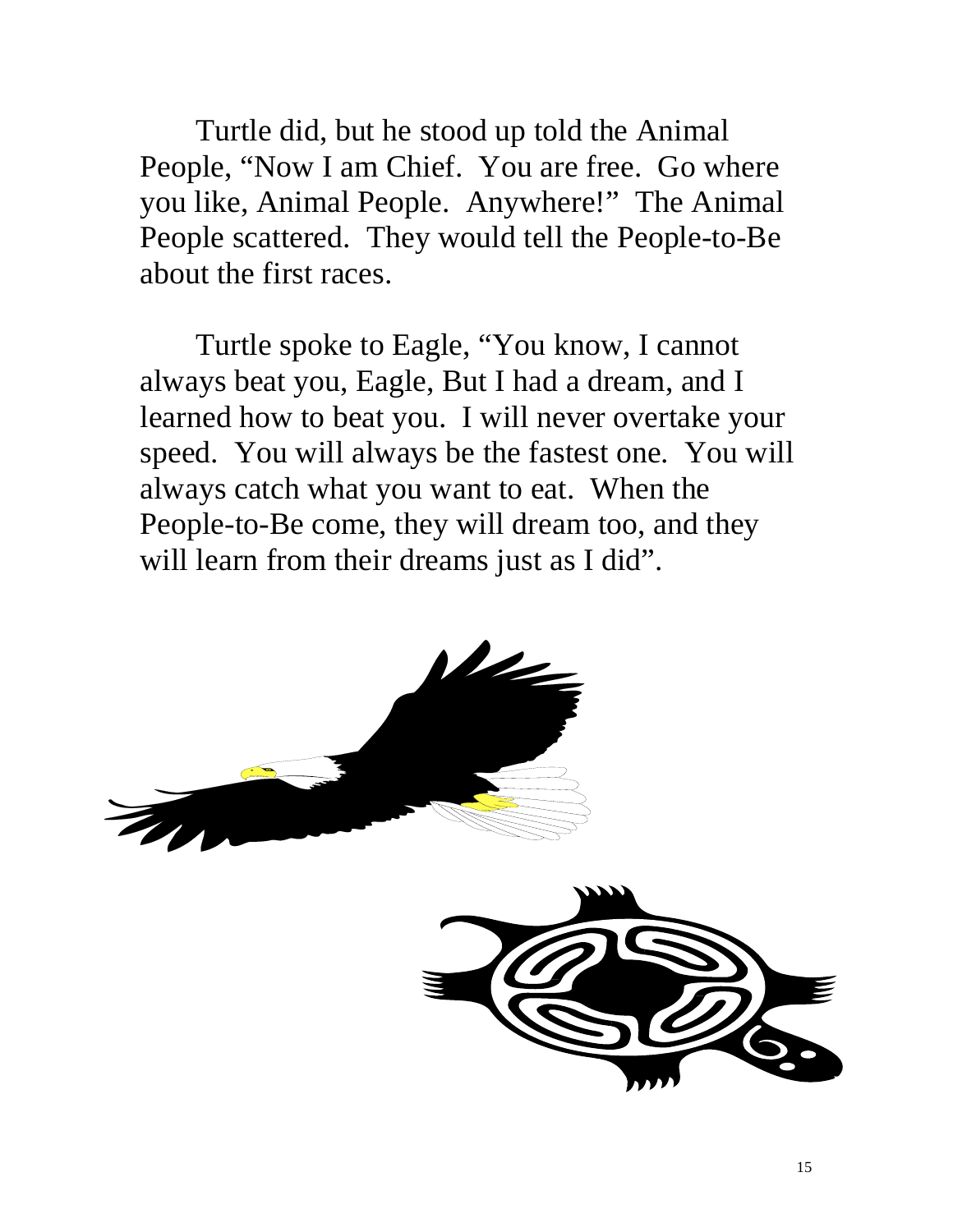## **Teacher Overview** THE NICOLA VALLEY

Before European arrival two main First Nations groups occupied the Nicola Valley. These two groups are the Nle?kepmx (Thompson) and Okanagan. There was also a First Nations group called the Nicola Athabascan--this group is now extinct. Anthropologists call the Okanagan and Nle?kepmx part of the Interior Indians.

The First Nations people of the Interior depended on their environment for survival. They lived primarily by salmon fishing, elk and deer hunting, and root gathering. The Interior First Nations people's seasonal cycle was as follows: In the winter they lived in pithouses or underground houses. There were approximately winter villages of up to 100 persons. The village would be located where there was an abundance of freshwater, firewood, and possibly ice fishing.

In the fall and winter the people depended on hunting. The people survived off of preserved fish, berries and meat for their diet. In the spring time the people moved out of their pit houses into temporary shelters consisting of wood frames covered with bark or mats. During this time the men fished in the lakes and rivers and the women went back into the hills to dig for edible roots. The women were responsible for collecting, baking and storing plant foods. In the summer months the women and children would go berry picking. The berries were preserved by drying or baking them into cakes. Each person in the family participated in the survival of the family.

The Nle?kepmx and Okanagan people were mobile people. In order to survive the people moved with the seasons. For example, The Nle?kepmx people may have fished for sockeye salmon in the Lytton area (since Sockeye salmon did not spawn in the Nicola River) thus the hunters may have been attracted to the uplands around the Nicola Valley since elk there were abundant.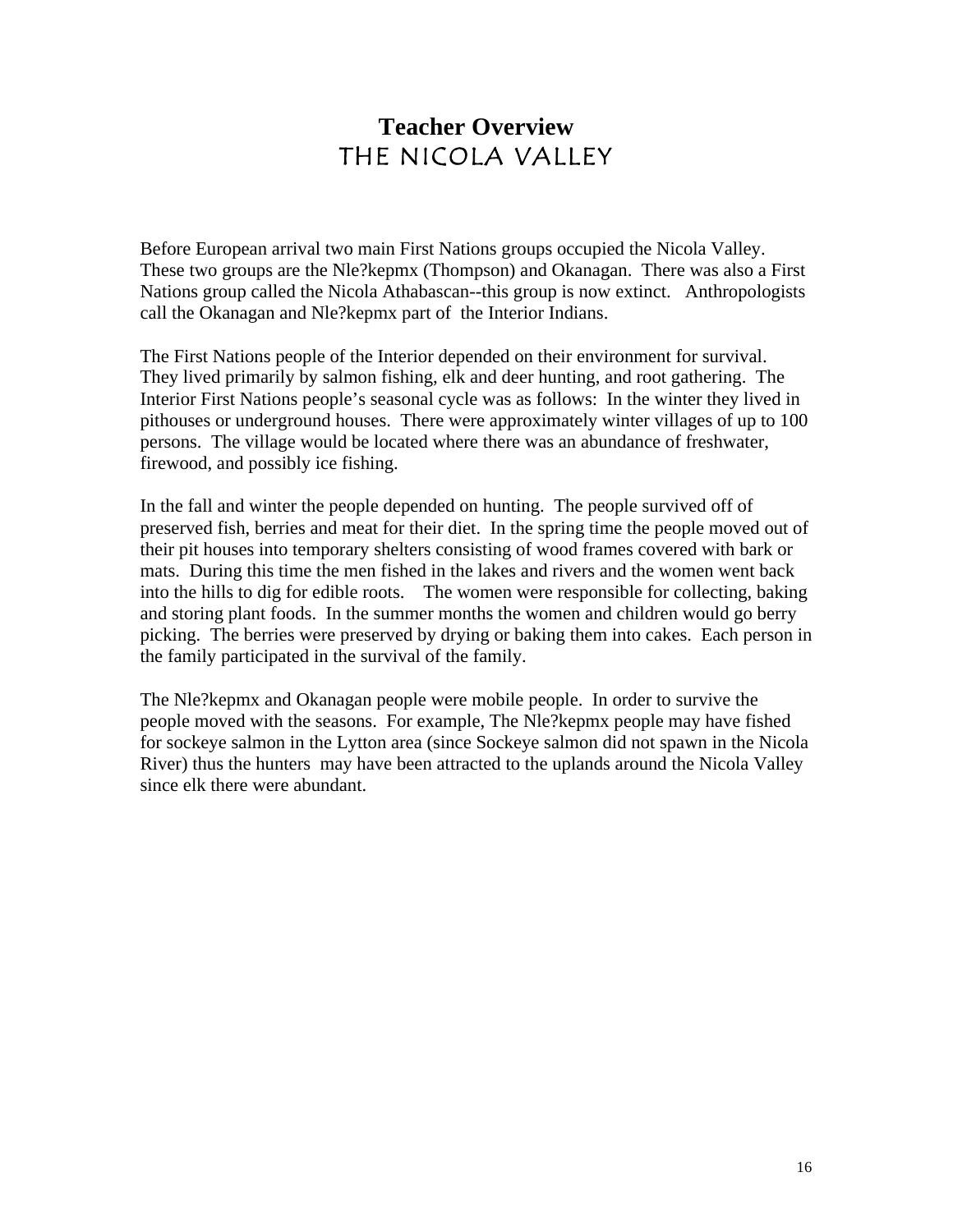## **TOPIC 2** The Nicola Valley

#### **Learning Objectives:**

#### *At the end of the unit the students will have the opportunity to*

- discuss the importance of natural resources
- learn to play the stick game
- map the seasonal cycles of the Nle?kepmx and Okanagan First Nations
- taste and prepare traditional First Nations food

#### **Suggested Activities**

## Land Ownership

- 1. General
	- a. *Mapping traditional territories:* The teacher will handout a photocopied map of the Nicola Valley. The teacher will also have the students mark with a highlighter pen the tribal boundaries of the Okanagan and Nle?kepmx peoples.
	- b. *Vocabulary words:* The teacher can also use these words in 2 or three sentences each. The students will then write their own definitions of the words.

| traditional | original          | aboriginal  | natural   |  |
|-------------|-------------------|-------------|-----------|--|
| boundary    | inhabitants       | environment | resources |  |
| territory   | occupied the land | respect     | harmony   |  |

- c. *Traditional land ownership discussion:* The teacher can invite a local First Nations person into the class to discuss the traditional uses of land. If a resource person can not be located the teacher may want to talk about how the Nle?kepmx and Okanagan people shared the land. (see teacher information sheet) The following questions can be discussed and/or brainstormed:
	- Why did the Nle?kepmx and Okanagan people share the natural resources?
	- What would happen if the natural resources were not shared?
	- What does it mean to respect the land?

The teacher can then brainstorm why the above questions are important to The First Nations people. If the natural resources were not shared then people would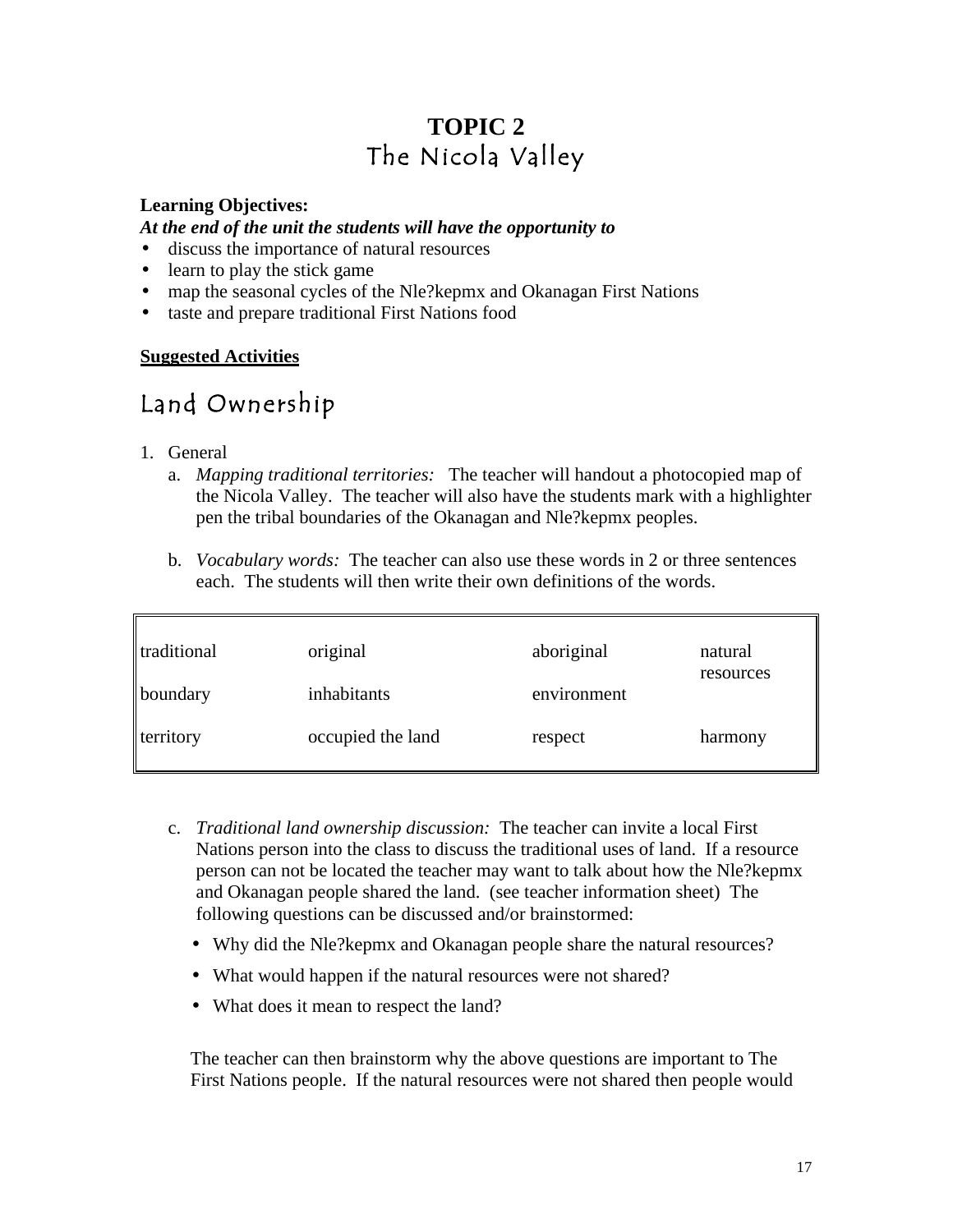die. There is great respect for the resources because the First Nations people depended on it for survival.

d. *Relate the land ownership to today:* The teacher can discuss the following questions with the students: Do we respect the land today? Do you respect the land? if so, how? why is the land important to us today? do some people treat the land badly? if so, how? do our activities change with the seasons today, what kinds of activities have changed?

## Seasonal Cycles

*Activities to go with booklet #1*

#### WINTER

#### Language Arts

- 1. Read part one of the booklet 'Winter' out loud to the students. After reading this to the students the teacher can ask the students questions such as: Why do you think the people lived in pit houses? Do you think that it was a good idea to put one person in charge of the food all winter? Why? What are some of the winter activities that are similar today?
- 2. The students pretend that it is the early 1800s and they are either a group of Okanagan or Nle?kepmx First Nations people. Their job is write a description of what would happen during one day of the lives of the people. The students should also draw their own illustrations. The students can do a rough copy first. Once the rough copy is done it can be handed in and marked. The teacher will hand the rough copy back- then the students will be asked to do the final copy. The final copy will include corrections and illustrations. The stories can be shared with the class and put in the class library.
- 3. Organize a field trip to the Secwepmx Cultural Center on the Kamloops Indian Reserve. A request can be made for a tour guide to talk about the Pit houses and culture of the Secwpmex people. The students can make comparisons of the Secwepmx to the Nicola Valley First Nations people.
- 4. Invite a guest person in to teach the 'stick game' to the children. Hand drums will be needed for this activity. The resource center in Merritt has a stick game that teachers may borrow.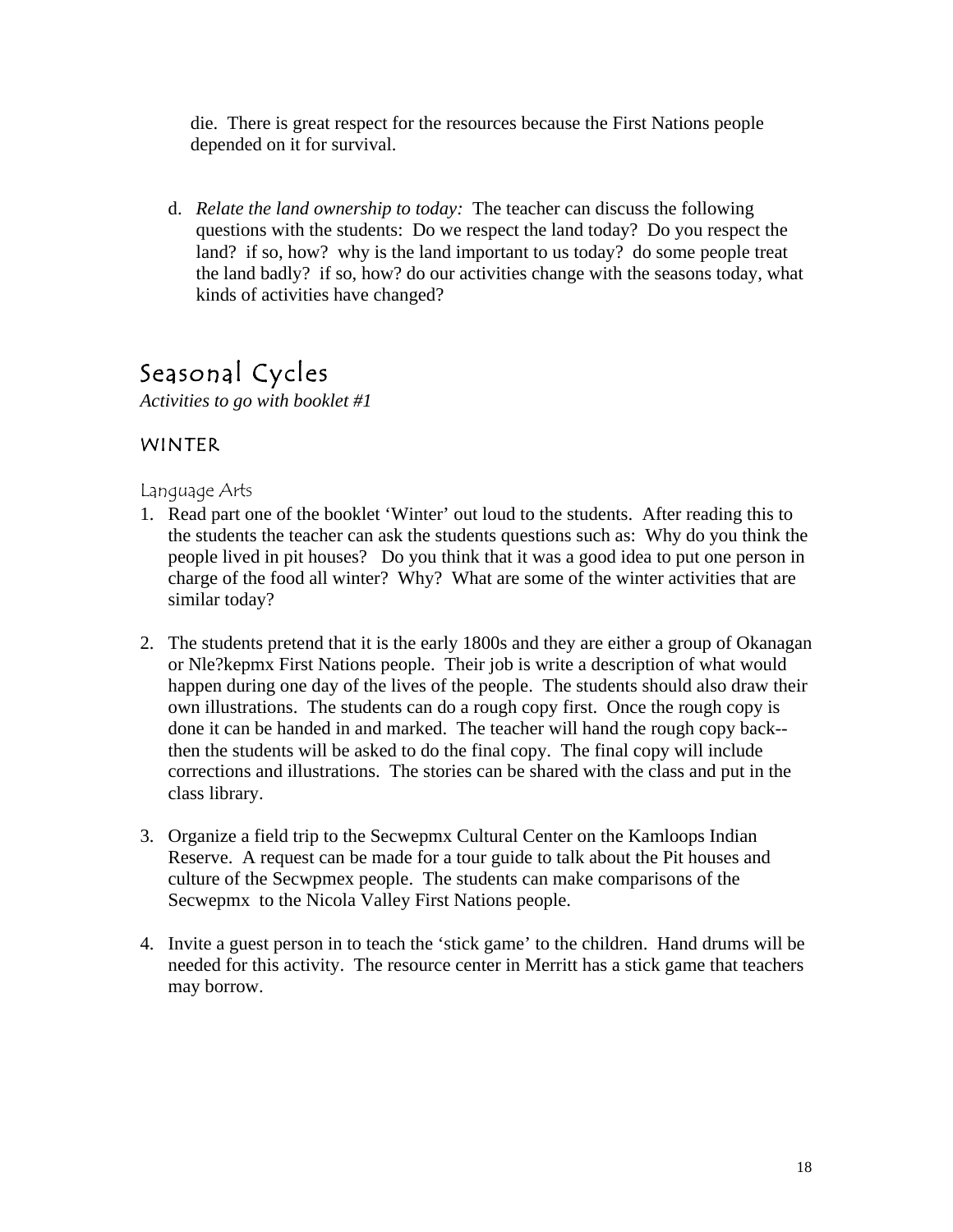#### SPRING

- 1. Read part two of the booklet outloud to the students. A discussion on the Okanagan and Nle?kepmx activities should follow.
- 2. Relate Spring time activities to the Spring time activities we do today:

As a class activity the students will brainstorm the following questions: The Spring time was a very busy time for the First Nations people of the Nicola Valley. Is the springtime busy for us today? Do we do any of the same spring time activities as the Nle?kepmx and Okanagan did? Do we have many different homes that we live in during each season today? (For example: summer cabins, campers, hotels…)

- 3. Have the students interview their parents to find out what chores they had when they were young. The students should also ask their parents what kinds of privileges they had when they were young. After the interviews a group discussion on what they learnt about their parents will be shared with the class. This will be recorded on to chart paper for future references. The teacher will then brainstorm with the students what the student's chores and privileges are. A comparison between the two generations will be made.
- 4. As a follow-up to the previous activity, divide students into groups. Ask students to identify the responsibilities that they think First Nations children would have had in the past. Also discuss how traditional way of teaching the children. Each group reports ideas to the class. A list of all ideas will be made. A First Nations elder can be invited into the class to share with the students, to correct misconceptions and reinforce correct knowledge.
- 5. A class mural: As a group activity the students will create a mural that depicts some of the spring time activities of the Nle?kepmx and Okanagan peoples. This mural can include people traveling, fishing, hunting etc.
- 6. A First Nations speaker can be invited into the class to go over words for springtime foods.
- 7. Arrange a field trip to gather springtime plants such as: Indian celery, wild potatoes, and bitterroot. An elder or other knowledgeable person can be the guide. There are also some photo cards of springtime plants (Nicola Valley Ethnobotany) available for viewing at the resource Center.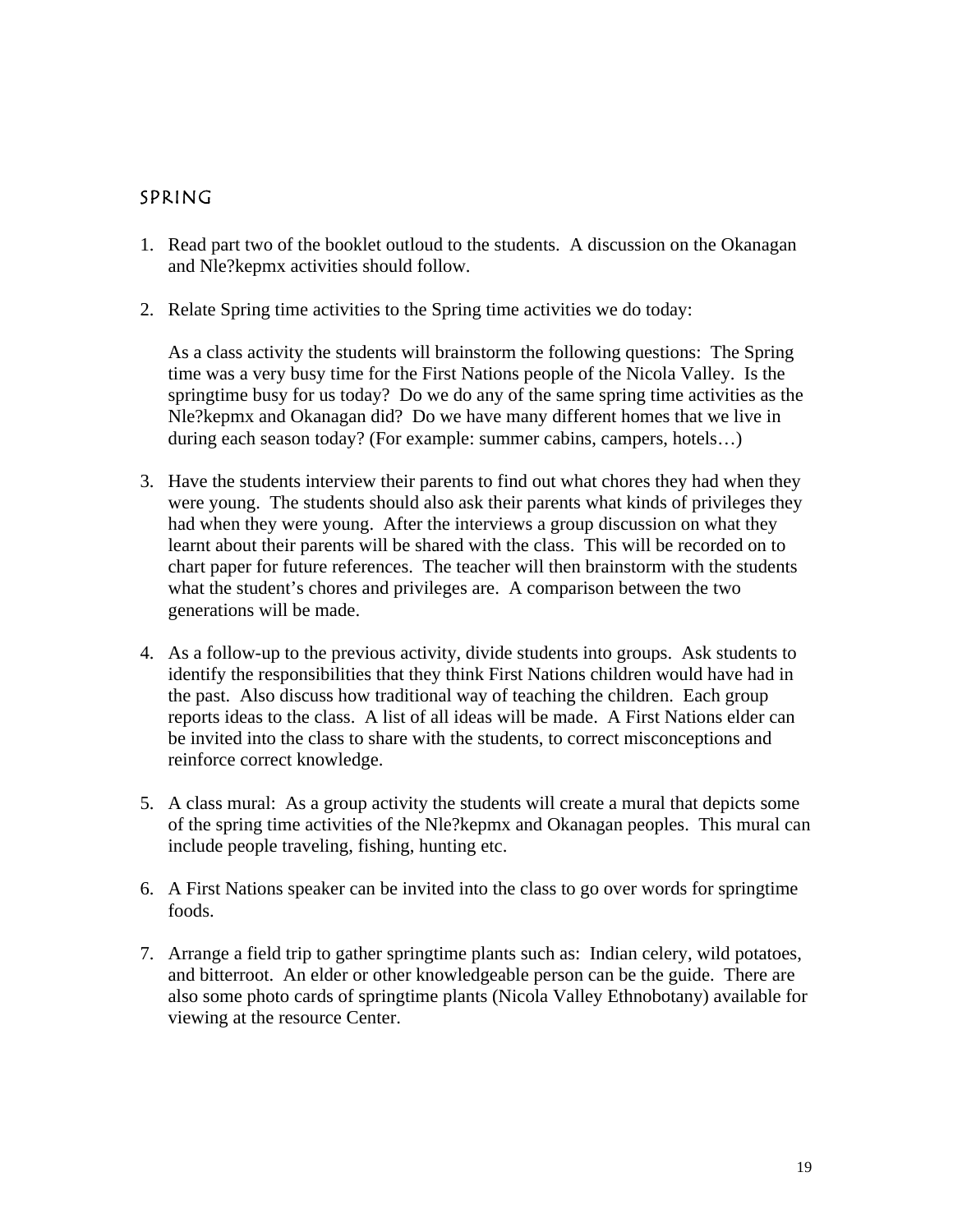#### SUMMER

- 1. Read part three of the booklet to the students. At School District #58's resource center there is a dip net that can be borrowed. This would make an interesting display in the classroom.
- 2. Relate the summer activities to today's summer activities:

Brainstorm with the students the question: what do we do that is similar to what the First Nations people used to do in the summer?

- 3. Send a letter home inviting the parents to have a "Summer time feast" with the class. This letter could invite the parents to bring in some of their homemade preservatives. Offer such delicacies as smoked salmon, dried salmon, huckleberries, and Indian ice cream. The students and parents can taste the large variety of foods. The students could help prepare the food.
	- a. Soapberries were used for beverages, and today it is still used for beverages and 'Indian ice-cream'. The students could try 4 different ways of whipping the berries:
		- …with their hand
		- …with a willow switch.
		- …with a hand mixer
		- …with an electric mixer

Ask questions such as: which way of mixing took the longest? why do you think these berries can be made into a whip? what other food can be made into a whip? The students can also answer the observation sheet. (see student handout)

- b. Invite a guest into the class to demonstrate how to prepare the salmon for the drying racks. Also have the students help prepare salmon barbecue for the feast.
- c. The students could host a First Nations Foods Day at the school. The classroom could be set up with different foods available for tasting. Groups of students could be in charge of the different food stations: Bannock with huckleberry jam, and other jams, smoked salmon, dried salmon, Indian Ice-cream, Indian Tea. There could also be an information booth where the students work from this Unit can be displayed. This activity would get the whole school involved. During one afternoon, the different classes could come into the class for 10 minutes at a time.
- 4. Have the students write a story about either their summer activities or their winter activities.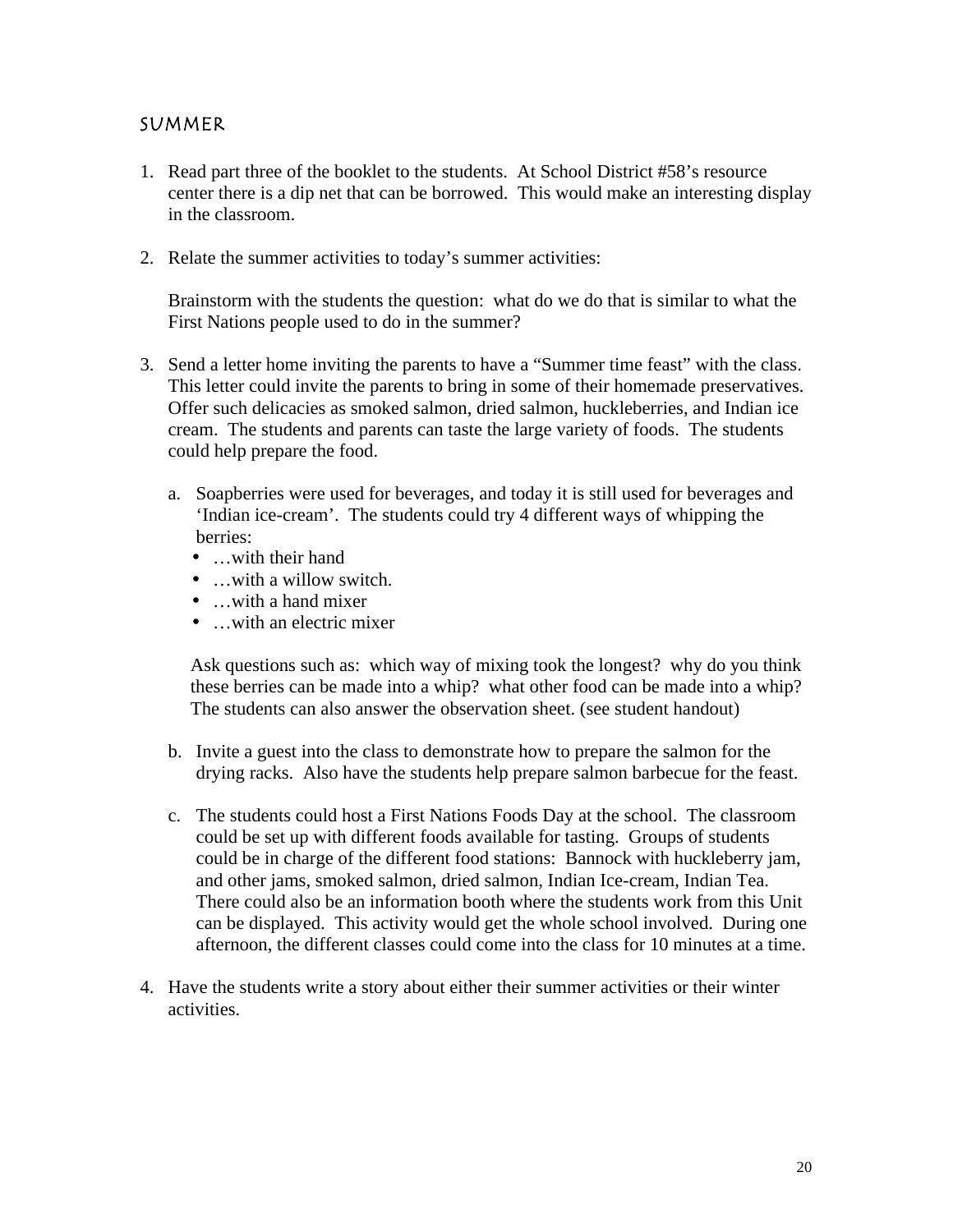### FALL

- 1. Read part four of the booklet together with the students.
- 2. The First Nations people did not waste any of the natural resources. Brainstorm with the students the different ways that people waste the resources today. Put the students into small groups to create a list of the different ways that we recycle today (second hand stores, RRR, etc.). The students gather as a large group and share their lists with the rest of the class. The class could then come up with a plan to recycle 'junk' in their classroom.
- 3. The students could create a collage out of recycled objects from home and from the classroom. The students could also write a short story describing why it is important not to be wasteful. These collages could be displayed outside of the classroom in the hallway for all to see.
- 4. The students create a family crest of their own. On this family crest could be pictures of things that their family finds important. This could be favorite family activities, family ceremonies etc. Discuss with the students what they think the First Nations people of the Nicola Valley thought was important to do as a family.
- 5. The students can make medicine pouches out of raw hide. The First Nations Support Worker in the School should be able to help the teacher find the materials needed:

#### MATERIALS NEEDED

raw hide or another material needles sage and/or other plants beads

The teacher can explain that the medicine pouches are used to protect people from harm. The medicine pouches can be worn around the neck like a necklace, or they can be kept in a special place. The medicine pouches can also be given away as gifts.

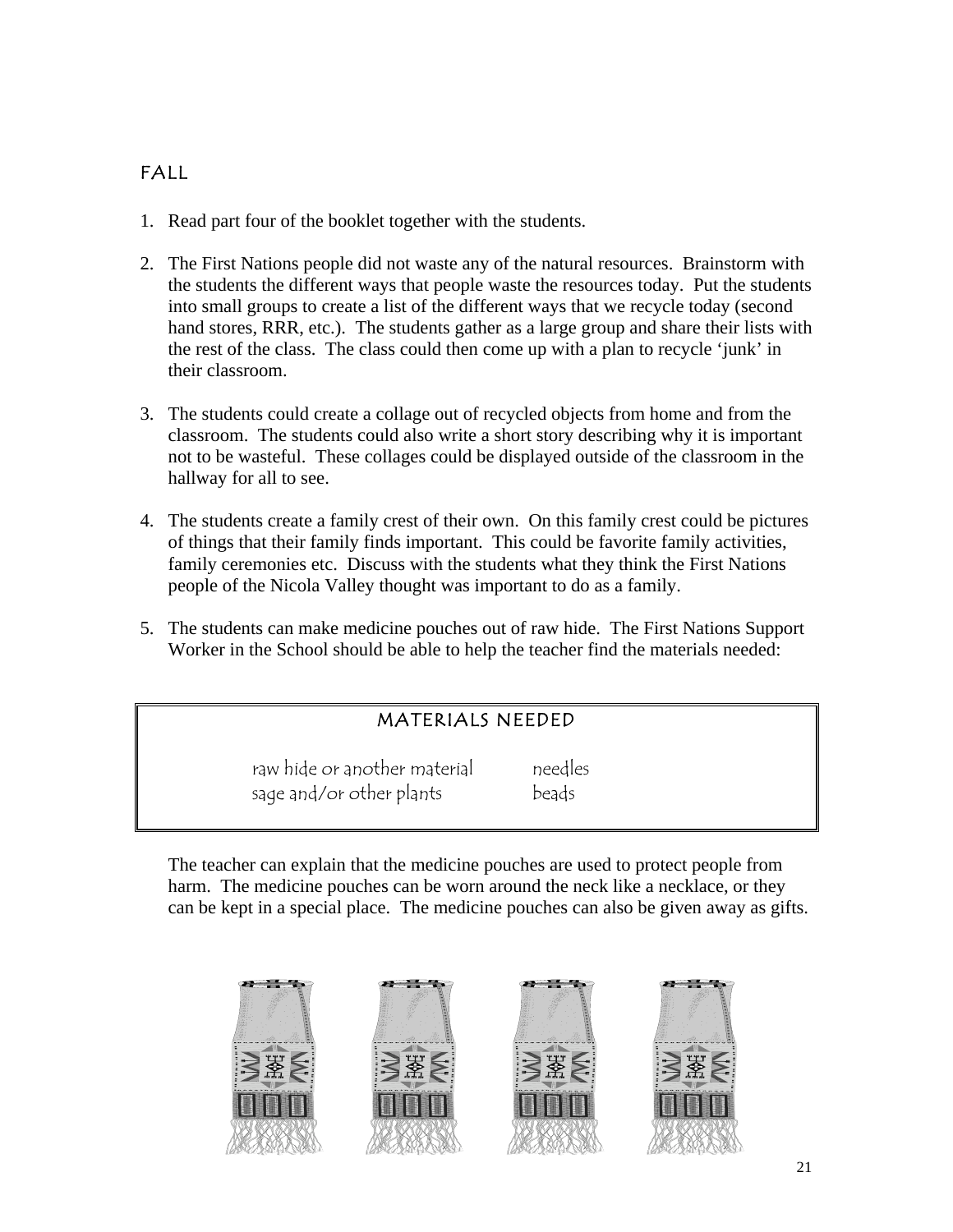#### MEDICINE POUCH INSTRUCTIONS:

- 1) Cut out the pouch—this can be made from raw hide or a different material.
- 2) Sew the bottom and one side of the pouch (good sides in) and then flip right side out.
- 3) Punch about 4 holes (with needle) through the lip of the pouch.
- 4) For each medicine pouch—a string of rawhide approximately 60 cm each will be needed.
- 5) Thread the string through the holes. Crow beads can be added to the string if the students want. The two sides of the string should then be tied together.
- 6) The students can bead a design on their pouches if desired.
- 7) Sage, special rocks, etc. can be placed inside the medicine pouches.

## Tule Mats

*Activities to go with booklet #2*

- 1. The students will read the booklet on how to make tule mats. This can be read out loud with the whole class.
- 2. A local First Nations person can be invited into the class to demonstrate how to make the tule mats. The students can then try making their own small tule mat.

Materials needed: Tules, string, needles

- 3. The questions at the back of the tule mat book, "What We Want to Know," can be researched by the class. This can be done with the help of a local First Nations person.
- 4. Brainstorm with the students what other kinds of natural materials can be used for making baskets and mats. The teacher could do this by setting up a display of different plants: Birch bark (baskets), cedar root (baskets), tules, Indian hemp (twine), sage etc. The students' task would be to identify the plants and then list possible lists of uses of the plants. (See activity sheet.)
- **5.** Art Activity: Have the students make different styles and colors of mats by weaving strips of paper together. The students can also make weaved baskets out of paper. This will make an interesting wall display.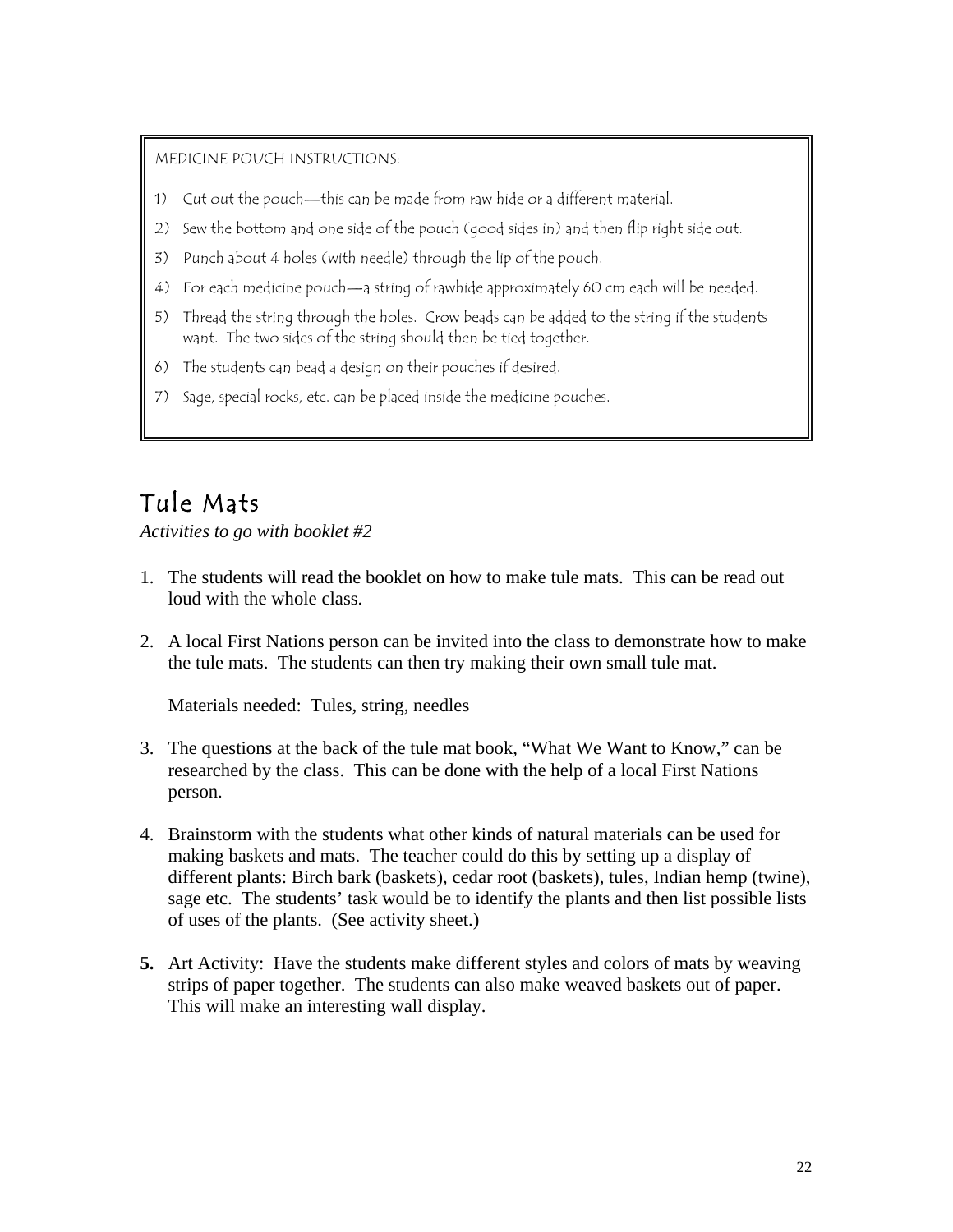# **STUDENT WORKSHEETS**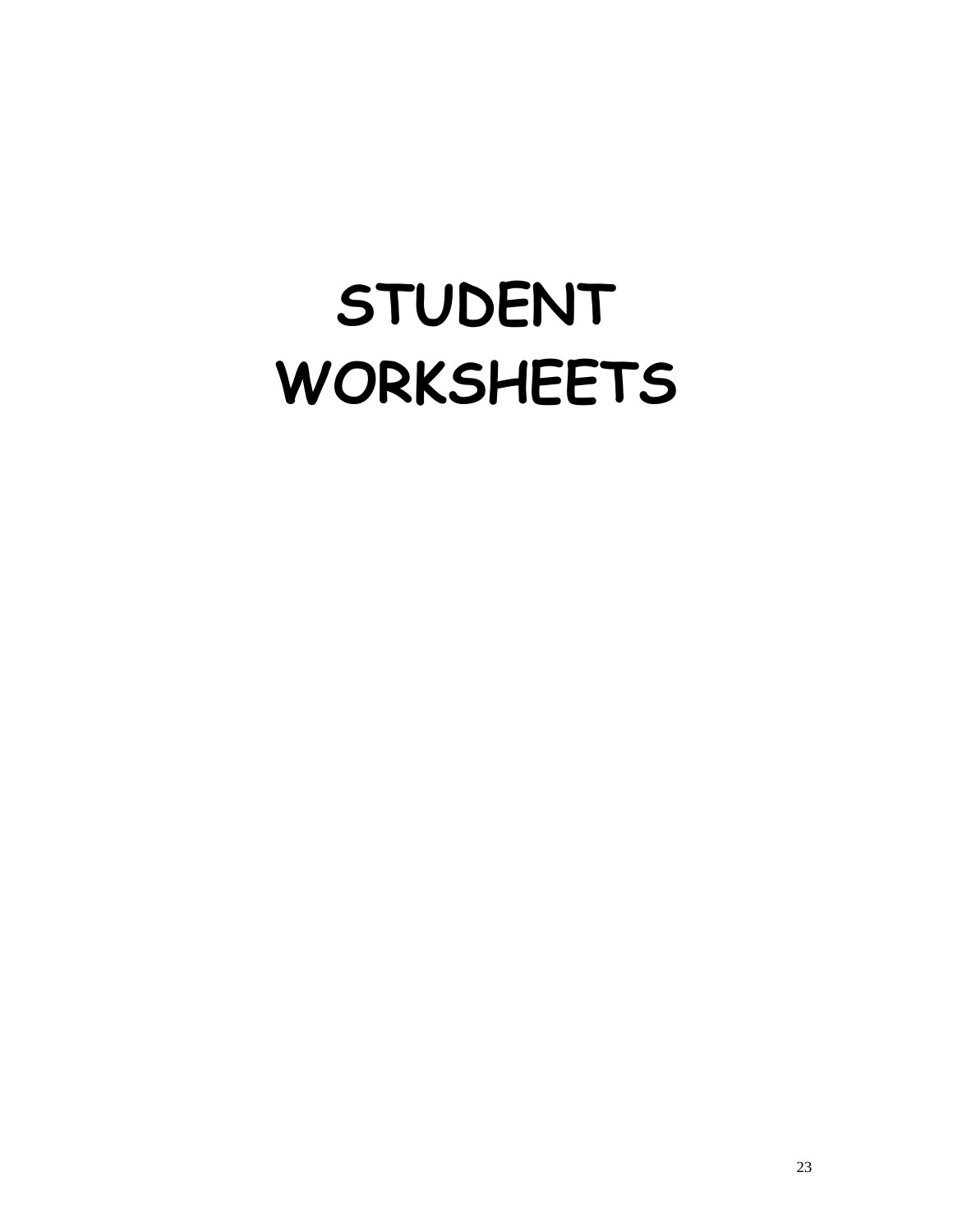Dear Parent's/Guardians

Our class will be learning about the First Nations people of the Nicola Valley. If you have any old or new photos that you are willing to display in our classroom we would appreciate it. If you have any other interesting "artifacts" to lend us for display purposes please contact me at the school.

Thank you,

Teacher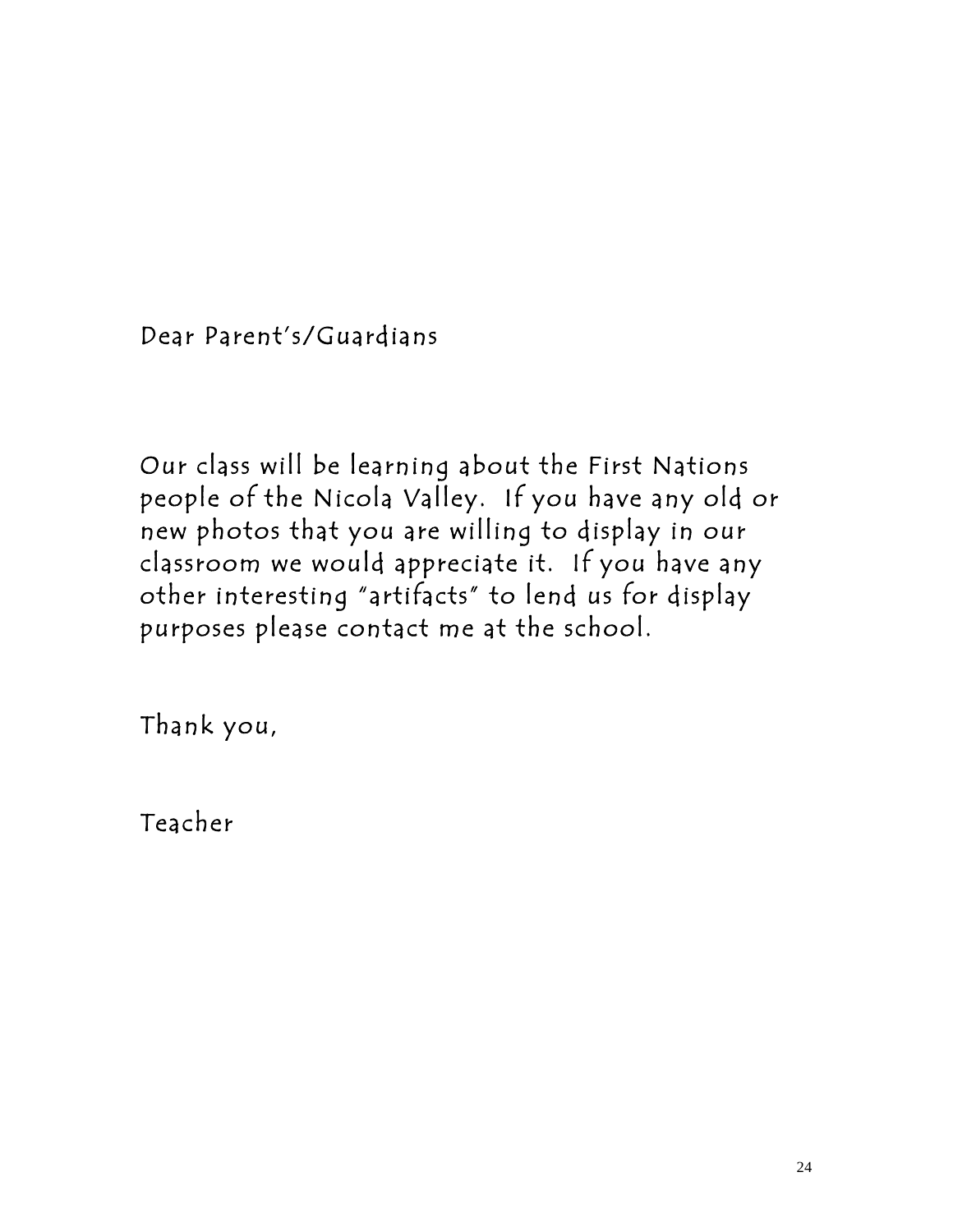## First Nations Foods Worksheet

#### **Name\_\_\_\_\_\_\_\_\_\_\_\_\_\_\_\_\_\_\_\_\_\_\_\_\_\_\_\_\_\_\_\_**

Many First Nations families still eat a variety of traditional foods.



- 1. Circle the foods that you like to eat.
- 2. Draw a square around the foods that you have not tasted, but would like to taste.